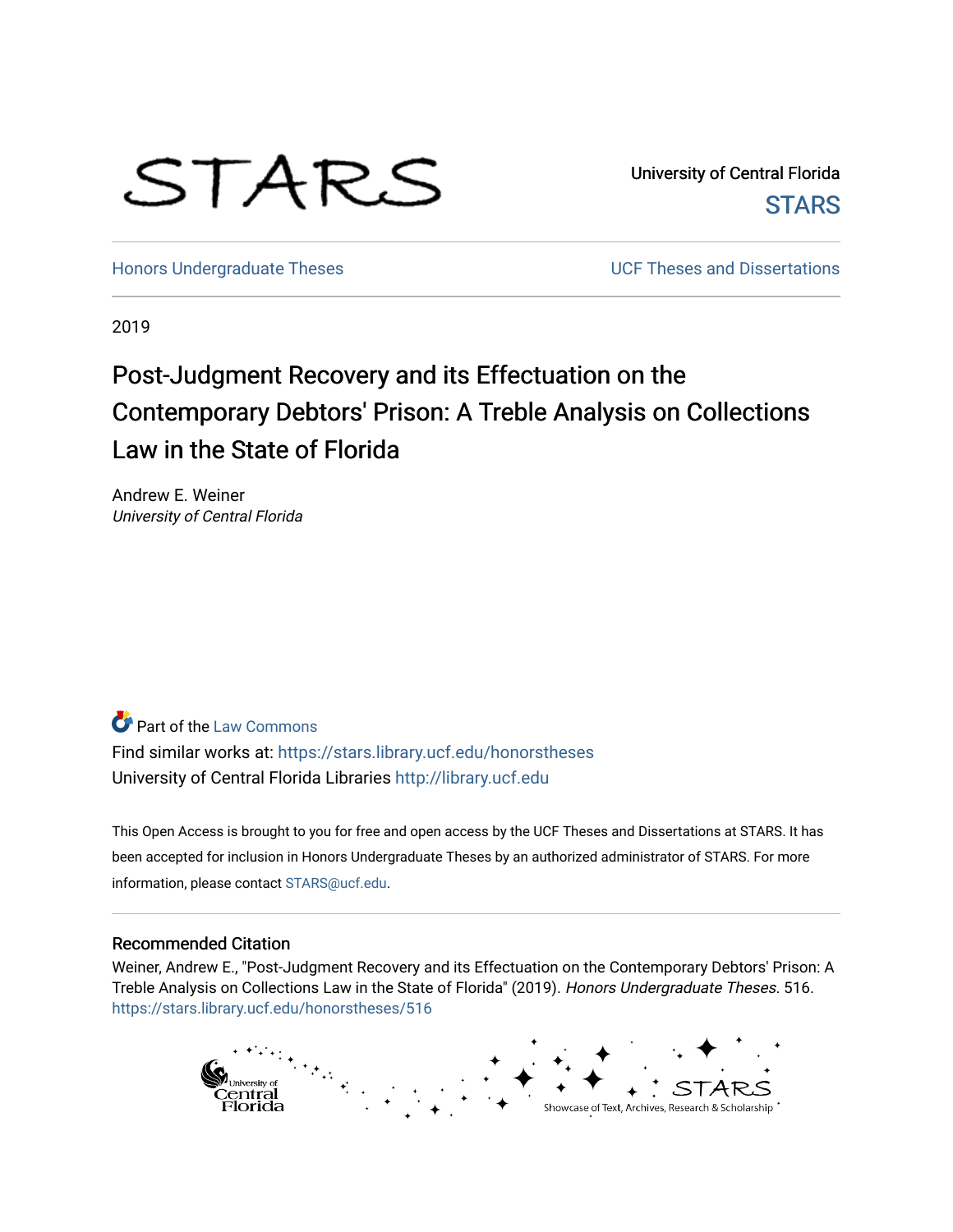# POST-JUDGMENT RECOVERY AND ITS EFFECTUATION ON THE CONTEMPORARY DEBTORS' PRISON: A TREBLE ANALYSIS ON COLLECTIONS LAW IN THE STATE OF FLORIDA

by

#### ANDREW E. WEINER

A thesis submitted in partial fulfillment of the requirements for the Honors in the Major Program in the Department of Legal Studies in the College of Community Innovation and Education and in The Burnett Honors College at the University of Central Florida Orlando, Florida

> Spring Term 2019

Thesis Chair: Dr. David B. Slaughter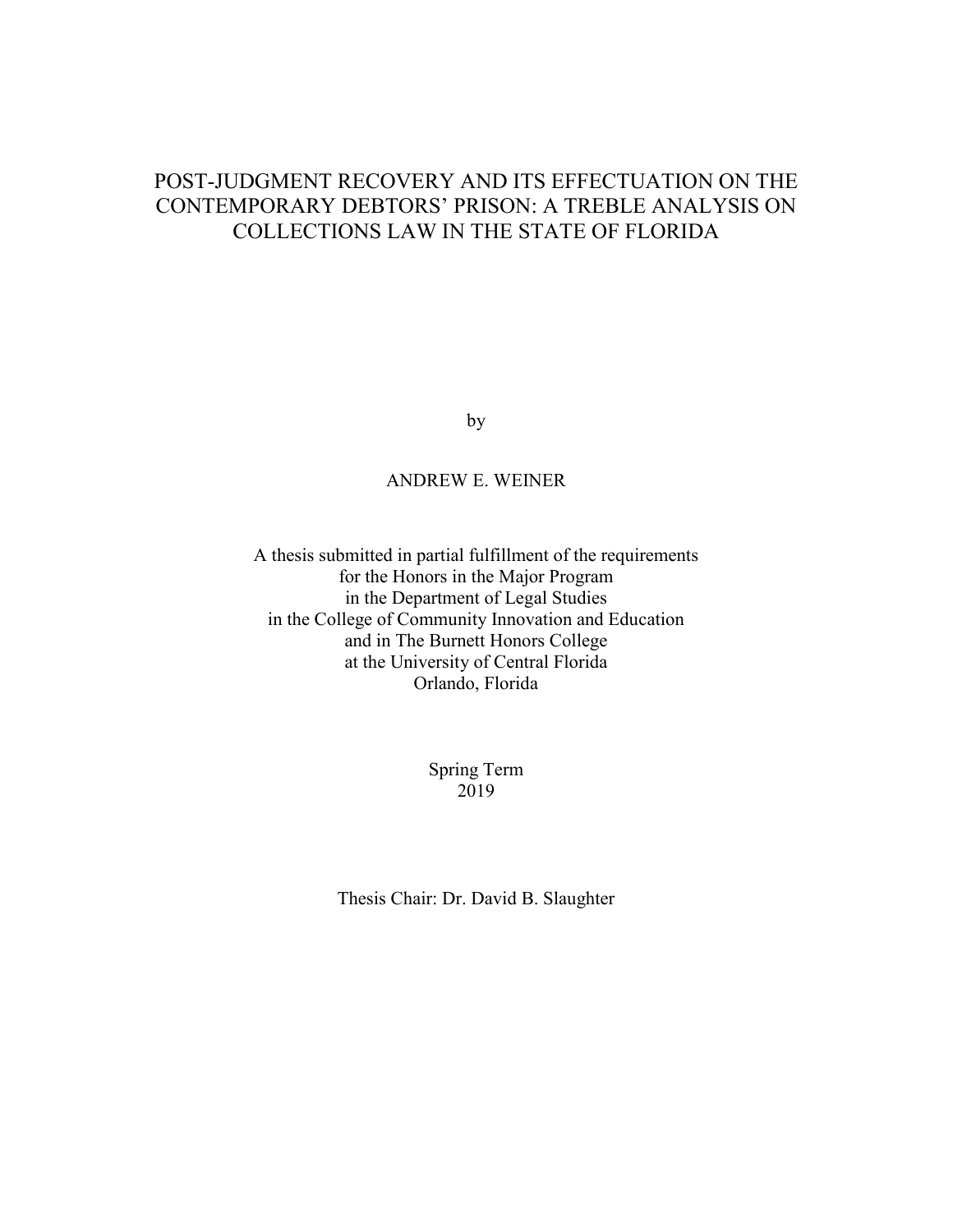## *ABSTRACT*

This thesis will tender a rigorous analysis on the conjunction of the judgment creditors' inherent right for satisfaction of their outstanding monetary judgments and the respective detriments that judgment debtors confront as the party subject to satisfying the outstanding award levied against them. To establish the theory that the civil justice system has "resuscitated" the antebellum debtors' prison and infringed upon principles of civil liberties, this thesis will expound on evidence garnered throughout this study in a three-pronged analysis of economics, history, and a reflection on the American legal systems. Resources will include, but not be limited to: law journals, peer-reviewed materials, dissertations, congressional reports, and court cases.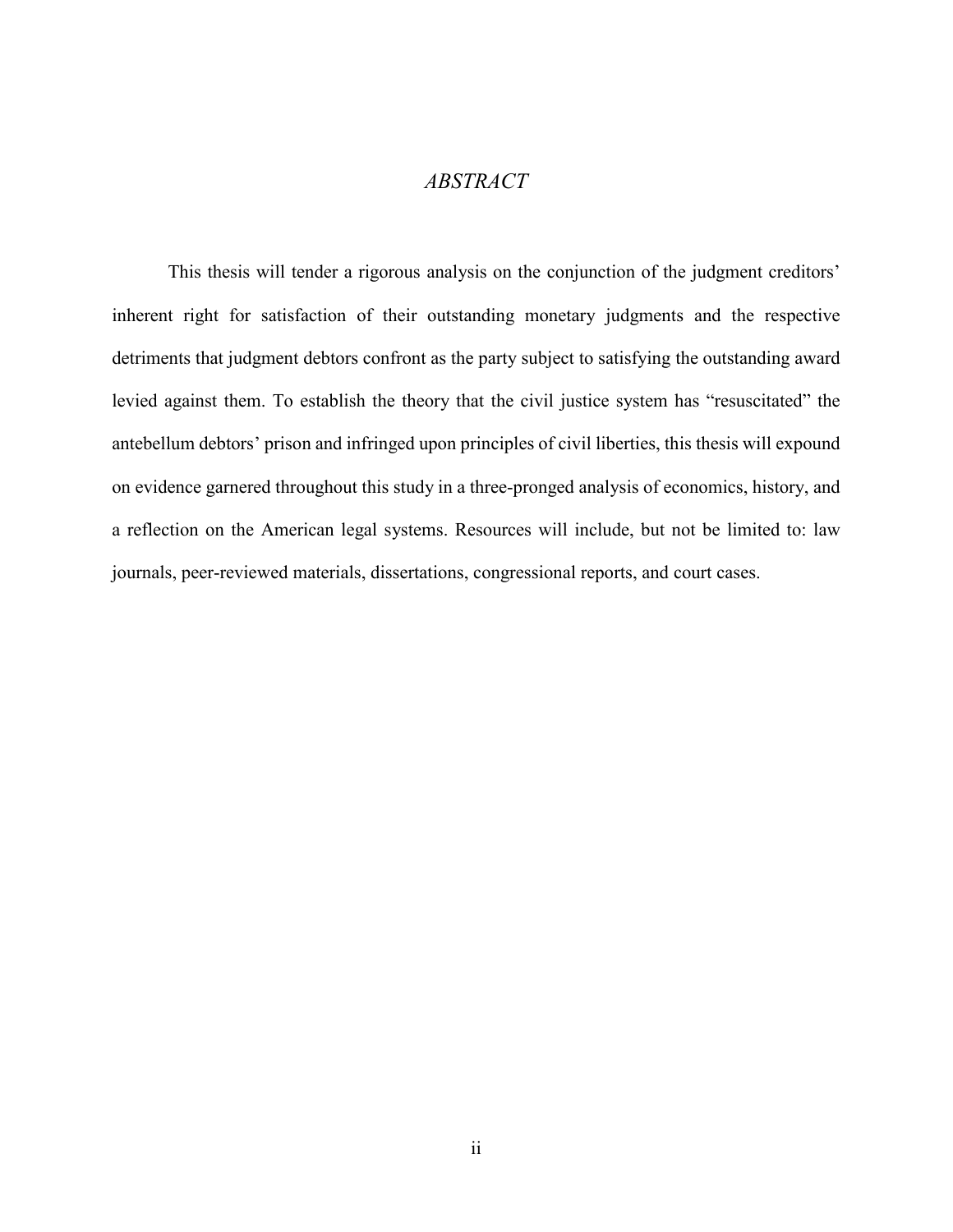## *ACKNOWLEDGEMENTS*

I would like extend my sincerest gratitude to my advisors: Professor David B. Slaughter, Professor Abby F. Milon, and Professor Eric Rutkow. Together you have not only played a pivotal role in the completion of this thesis, but are consummate professionals that I aspire to one day become. Your time and dedication to my development as a prospective law student was truly invaluable and will never be forgotten.

Special thanks to Mr. Raymond J. Rotella, Esq. of Kosto & Rosella, P.A., who has also been a mentor to me in the professional sphere. You stood by me through the rough patches and selflessly gave your time to counsel me in managing my business. Your collective guidance was one of the reasons why I drew interest in this subject matter.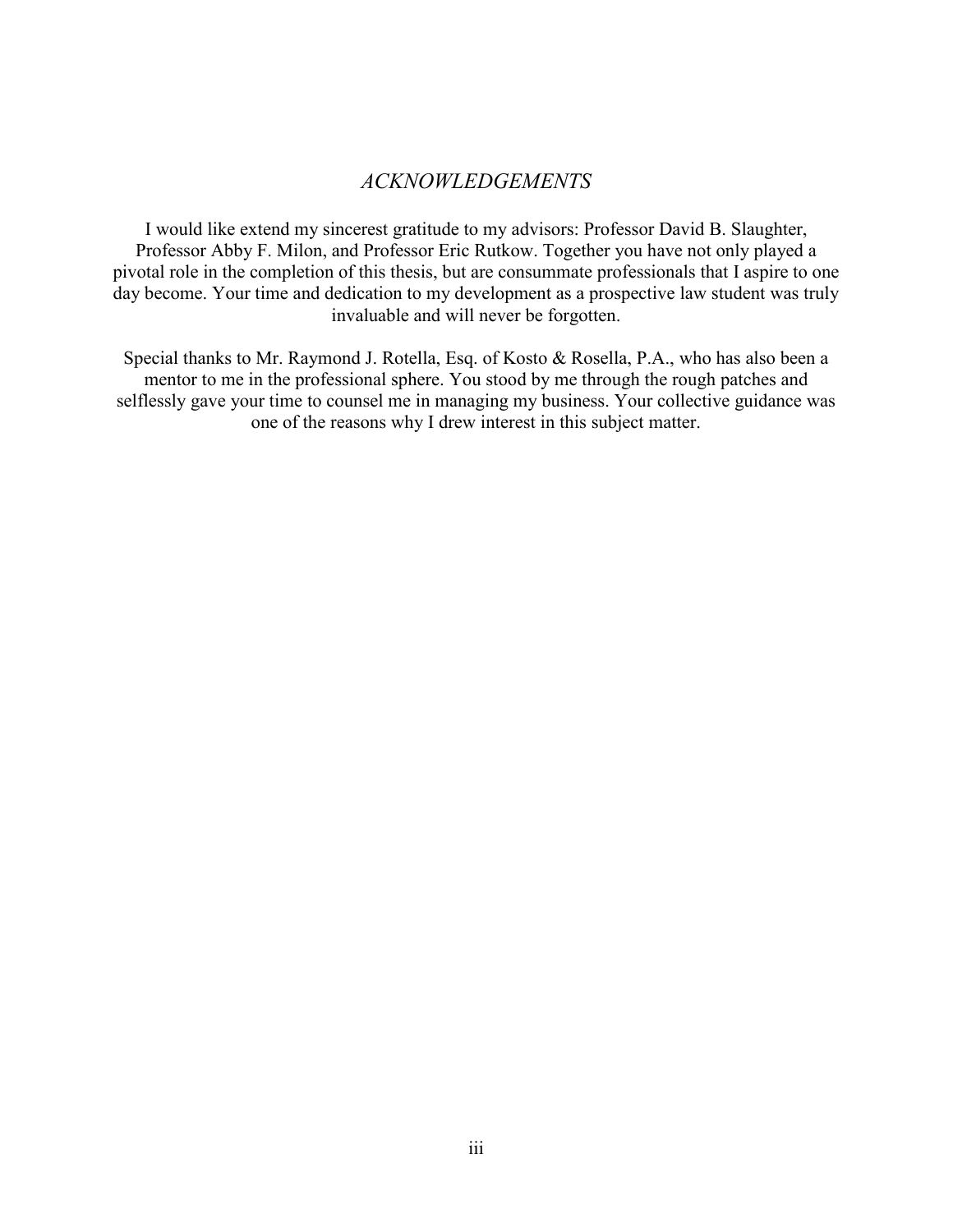# *TABLE OF CONTENTS*

| ECONOMIC AILMENTS THAT PROMULGATE THE PERVASIVENESS OF CIVIL<br>$\mathbf{I}$ . |
|--------------------------------------------------------------------------------|
|                                                                                |
| II. HISTORICAL NARRATIVE OF THE ANTEBELLUM DEBTORS' PRISON OF                  |
| ENGLAND AND THE CONVEYANCE OF COMMON LAW TO THE CONTEMPORARY                   |
|                                                                                |
| III. THE JUXTAPOSITION OF CONTEMPORARY CIVIL RENUMERATION AND                  |
| CRIMINAL PUNISHMENT IN THE AMERICAN LEGAL SYSTEM AND THEIR                     |
|                                                                                |
|                                                                                |
|                                                                                |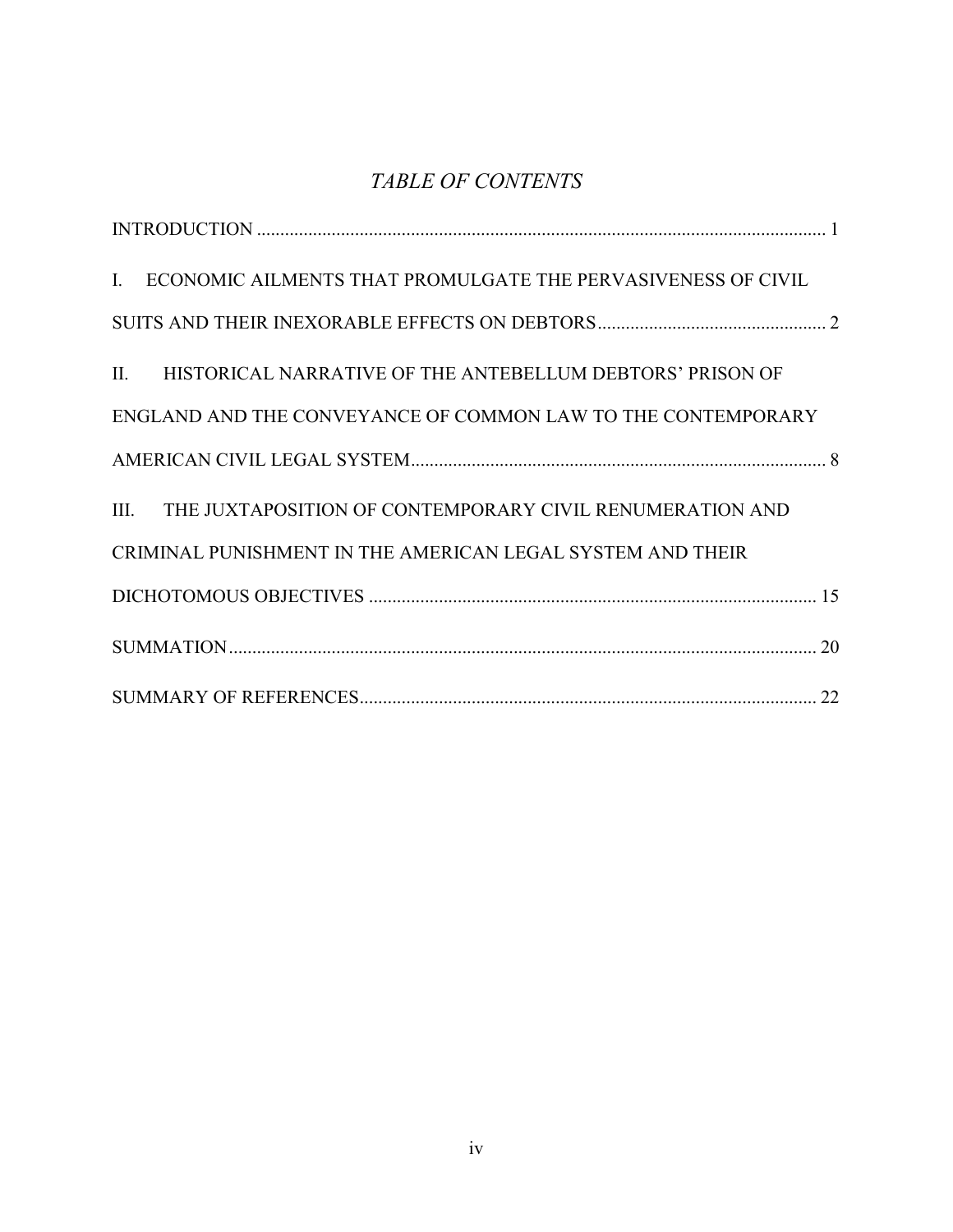#### *INTRODUCTION*

<span id="page-5-0"></span>Filing a lawsuit, regardless of its aim, is to formally "declare war" against another party for the legal right to act, or not to act, in a specific circumstance. The courts have existed for the purpose of determining what party deserves more justice than the other; that signifies that the courts, as a branch of our tripartite government, stand to determine what is best for society. But what if our court system fails to serve our society's best interests? It is incumbent upon the membership, those who are subjugated by the injustice, to rise up and denounce said injustice because it is one of the many rights conferred to us by the Framers. In the scope of collections law, particularly post-judgment matters, there lurks a form of injustice which allows for individuals to be incarcerated for the nonpayment of debt. Given the wealth of authorities who have addressed the issue ad nauseum, one would believe that a proper solution has been attained—sadly, even to this day, we have not. Here we will discuss, in a three part analysis, why debtor incarceration occurs, where we derived the laws and ideals that allowed it to happen, and the inherent issues with legal systems.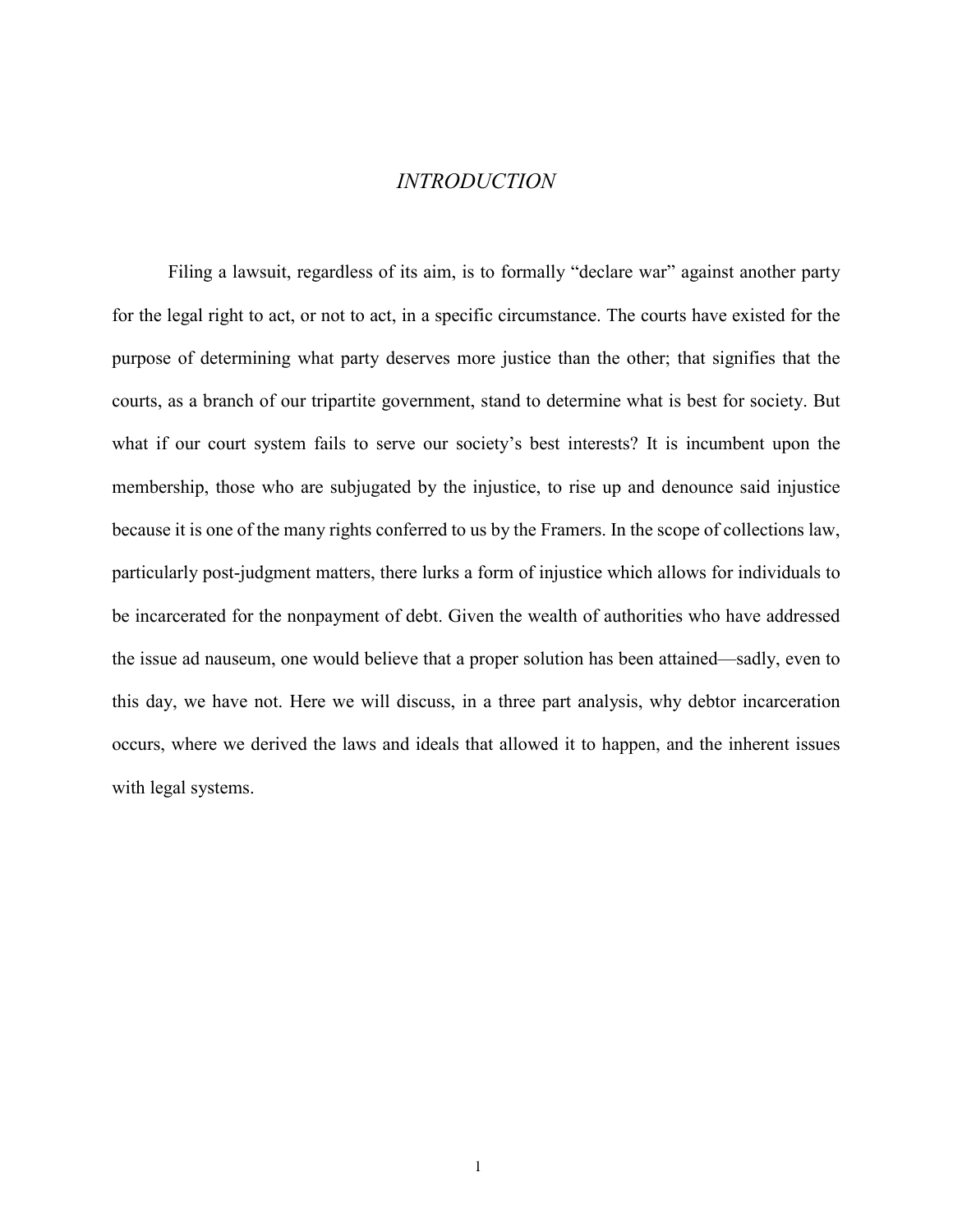# <span id="page-6-0"></span>*I. ECONOMIC AILMENTS THAT PROMULGATE THE PERVASIVENESS OF CIVIL SUITS AND THEIR INEXORABLE EFFECTS ON DEBTORS*

Given that the economy is subservient to the whims and demands of society, during financial turmoil, in the dominion of the civil legal system, litigation, like leavened bread, augments as it is incited by extrinsic facets. The "yeast," or economic detriments, is the catalyst and agitator for the rise of litigation in contemporary society; it is the logical and licit avenue for alleviating creditors' financial shortcomings by petitioning the American judicature to mitigate that loss by way of the Final Judgment. Increased civil litigation leads to an increase in monetary judgments to be satisfied by the debtor, therefore a relative proportion of unsatisfied creditors seek to retain collections attorneys to pursue delinquent debtors. For one to adequately grasp the notion that the debtors' prison has been gradually instilled in the civil legal system, one must be cognizant of the measures creditors would pursue to secure the Satisfaction of Judgment from the judgment debtor.

Judgments, as defined in Marriam-Webster's Law Dictionary, are "a formal decision or determination on a matter or case by a court." Monetary judgments are no different, they simply have a particular sum attached to them, for the aim of reinstating financial "wholeness" to the party that faced a particular civil detriment. The monetary judgment is the legally recognized document that provides the prevailing party in a suit a means to pursue the "defeated" party. Given that fact, the judgment is inevitably the most basic building block for the creditor, and it is analogous to an atom in the sense that it alone may symbolize recovery, but standing alone, it is a fairly feeble document, regardless of the grandeur that the public, and practitioners, impute to it. Civil monetary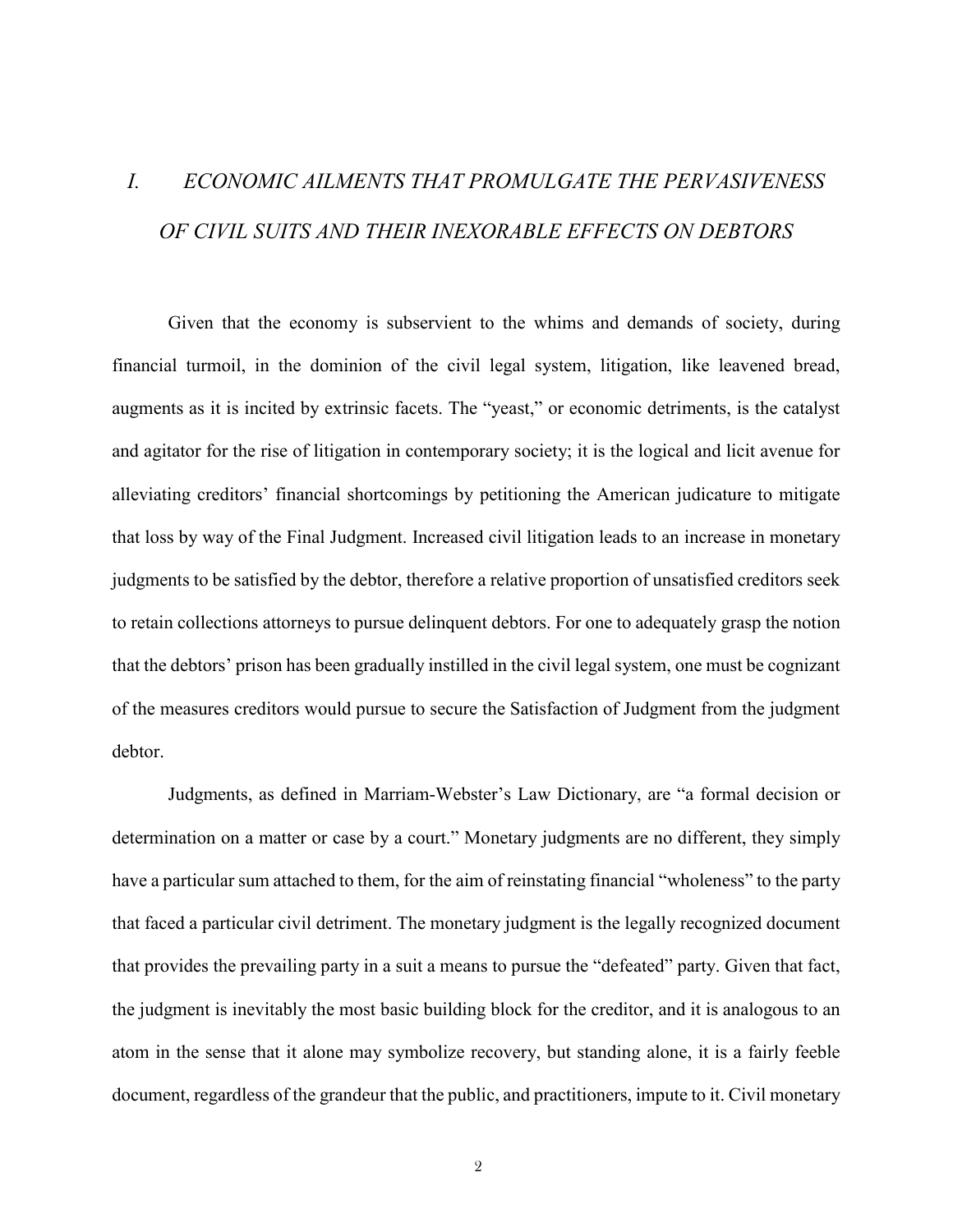judgments may be granted by the courts in various types of lawsuits, ranging from tort claims to contractual breaches (these are just two example of a countless number of possibilities). Notwithstanding, regardless of the grounds or circumstances for the filing of the initial complaint, for the judgment to reach the ripe stage of Satisfaction, it requires the aid of many relevant documents, like motions, writs, and forms, which reinforce the legal grounds that allow the creditor to recover the balance represented on the judgment.

These documents are precursors to attaining that most coveted item (Satisfaction), in the realm of post-judgment litigation, and which rest on the grounds that a Final Judgment was awarded to begin with; without it, one may not have the capability to recover the amount "at issue" in the initial complaint of the lawsuit. By awarding the Final Judgment, a party is formally declared as a tortfeasor or wrongdoer by a court, therefore that court recognizes the amount suitable for making the wronged party whole, at the very least, financially. If the creditor satisfied all the legal prerequisites necessary for obtaining the Final Judgment, and has applied the reasonable means (successfully) to recover the sum owed, the Satisfaction of Judgment would likely be in an environment appropriate for its conception; the Satisfaction of Judgment is a required document that is produced by the creditor, for the debtor, which denotes and formally recognizes that the judgment has been fully "paid off," hence the name *Satisfaction* is no vague misnomer*. See* 701.04(2), Fla. Stat. (2018). Said document is an official record that earmarks the finality of a monetary judgment and effectively ends all litigation relative to the initial claim, though attaining it is typically a taxing endeavor for those with the necessary resolve and resources to grasp that *non plus ultra*.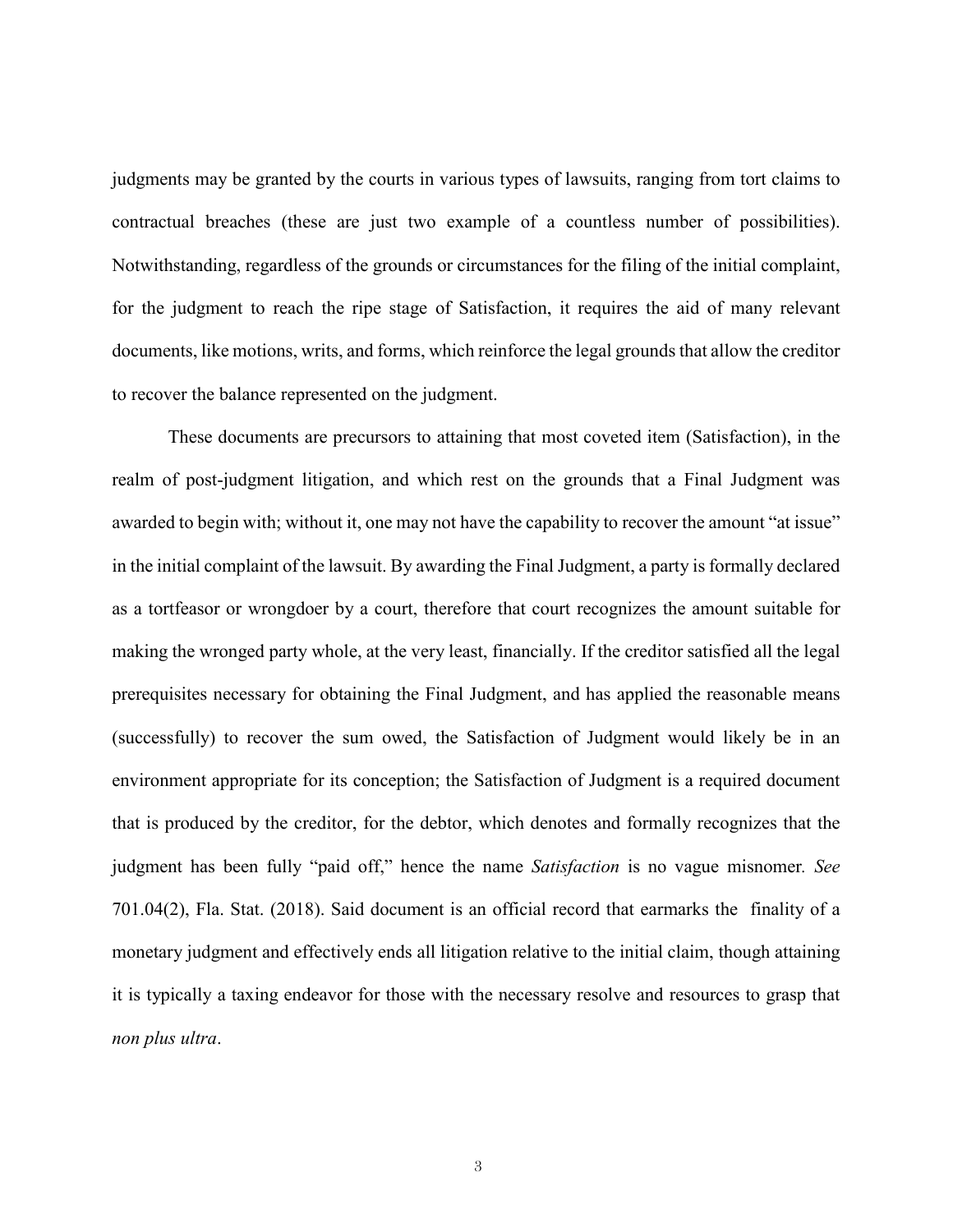In the realm of macroeconomics, these money judgments tend to have curious roles when one analyzes their frequency in our society. Certain trends may be found when one analyzes civil lawsuits and their prominence relative to the health of the economy. It is found through this analysis that periods of economic insecurity are one of the indicators that the lawsuits, hence money judgments, tend to flourish from. Further, by this analysis, when the general economic welfare of society diminishes, individuals tend to become more litigious when recessions end. Why? Well, individuals with standing debts are more financially secure post recession, ergo they have the willingness and wherewithal to pursue prior civil wrongdoings relative to the most recent economic insecurity.

These individuals are more disposed to becoming litigious because quite frankly, during the recession, they might not have had the means to pursue their debtors, and just as likely, the zeal appropriate to commence such a straining venture. *See* Bradley D. Riel and Paul T. Meiklejohn, *A Correlation Between the State of the US Economy and Patent Litigation Activity* § 95-97 (2010). The data of this study demonstrates clearly that legal services that are directly related to recession incidents rises after a lengthy period, much after the recovery of the economy. Therefore, particularly in the most recent data leading from the 2000's onward, the presence of recession related legal services is evident at a rate approximately twice as fast than before the 2000's. (It can be reasonably deduced that litigation arises from these legal services, thus the rise of legal services must positively correlate with the rise of civil litigation.) By applying this "evidence" to a more contemporaneous circumstance, the 2008 housing market crash, which led to a recession of unprecedented proportions, one may discover that the surplus of litigation produced from this event relates profoundly with creditor-debtor relations. Judgment recovery is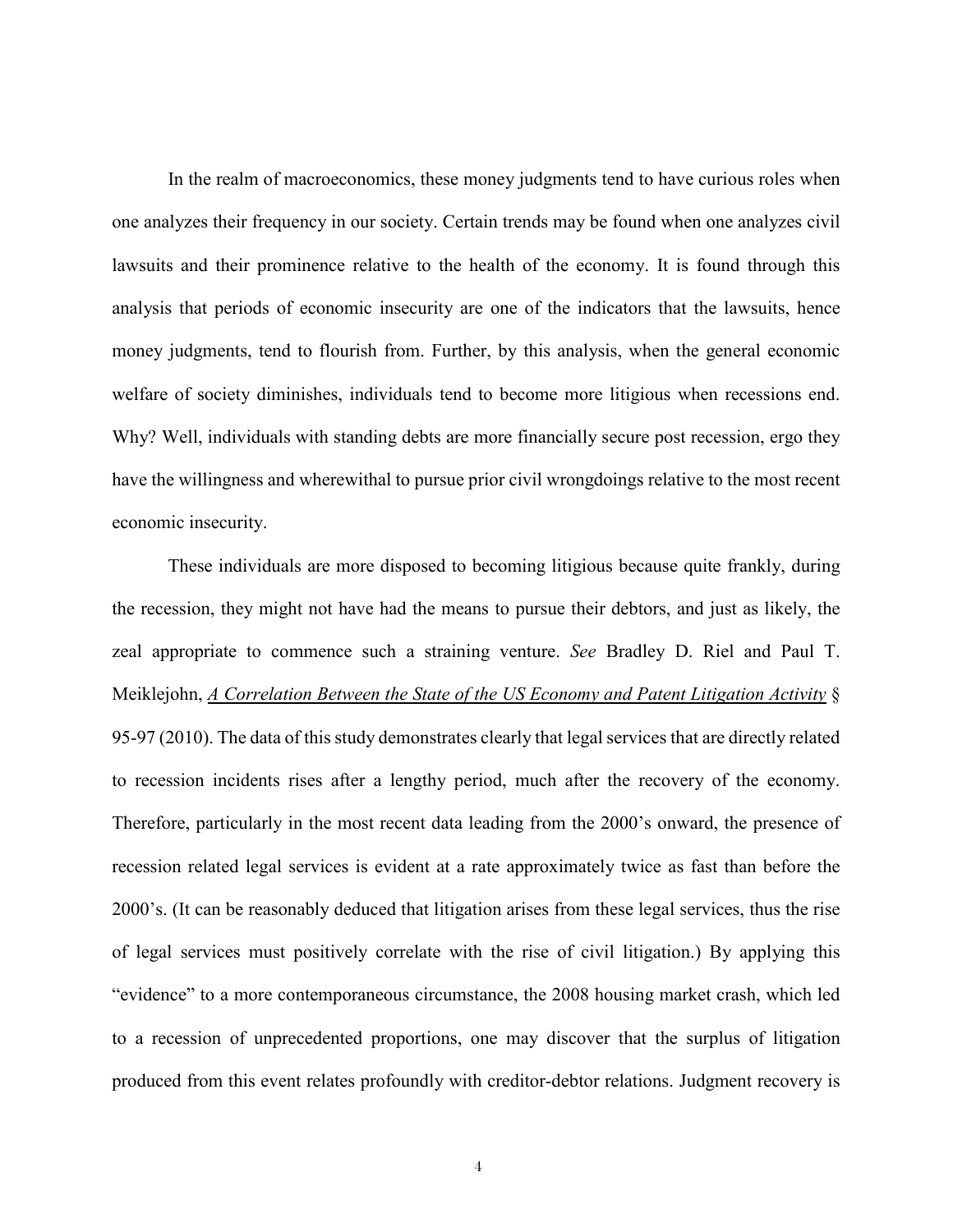a product of these relations, and by illuminating the substance (claims) of the judgments that arose from this recession, one may determine that the ramifications of collections law is not a foreign element to this equation.

Based upon the influx of domestic insolvency due to the lax vetting of those qualified for homeownership, lenders were compelled to take adverse action against their borrowers. Those who were subject to loans outside of their financial capacities were patently incapable to recompense their lenders (once loan interests rates conjoined with the principle balances lent), and resulted in lenders filing lawsuits for the recovery of the defaulted loan. That delinquent loan is solidified by method of judicial order, the Final Judgment, which endows that lender the means to recover the judgment within a period of two decades, for most actions. (*See* Richard H.W. Maloy and Cynthia Lynne, *The Life of a Money Judgment in Florida is Limited—For Only Some Purposes*, 79 The Fla. L. J., 20 (2005), further reference and explanation on actions available to the judgment creditor, and those that supersede the allotted period of two decades.) These judgment wielding lenders, in the broad economic context, provide a formidable front against their debtors. They enabled practitioners to recover the deficiencies not recuperated from property foreclosure, and over time, the remaining unabated judgments were likely sold to third parties for a fraction of their face value, simply because the debtor, at that time, was either insolvent or not applicable for procedural *Due Process* because the creditor was unable to properly serve the debtor and establish legal notice for the renewed action.

Assignment of the judgment, or the sale of a judgment, can reinvigorate prior fruitless attempts to recover the debt by a new party that has had nothing to do with the initial matter at contention. Via filing an Assignment of Judgment with the appropriate records keeper of the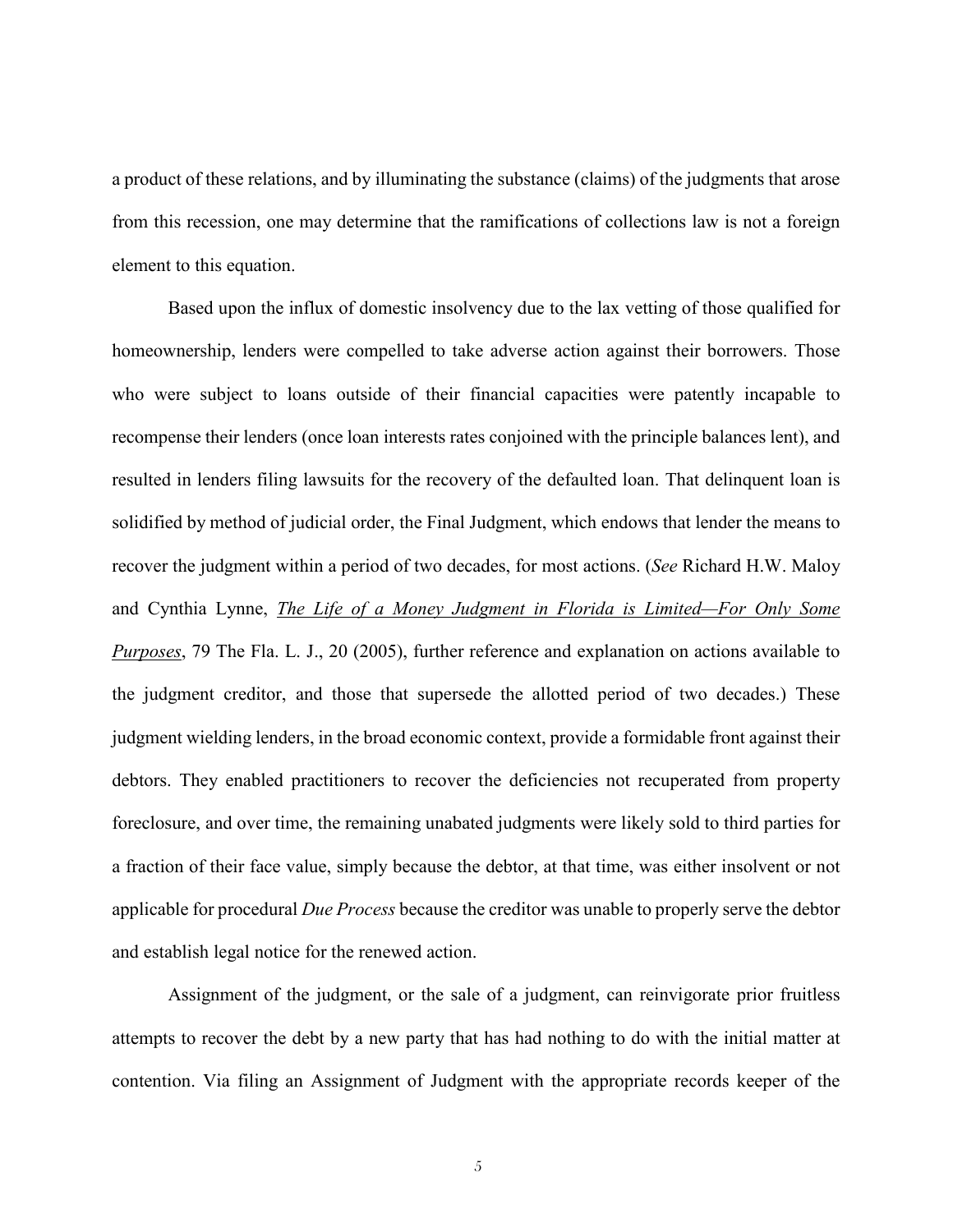county, likely a comptroller's office or official records department, a judgment creditor can transfer a monetary judgment to another party, like the conveyance of a deed to real property by way of selling that property. That *assignee*, i.e., the new judgment creditor, literally takes the place of the original judgment creditor in all future proceedings and is allowed the selfsame legal rights as the original judgment creditor; the assignee superimposes the assignor in all future litigation and becomes the new and legally recognized party in the standing lawsuit. These assignees reinstitute collections methods and continue off of the shortcomings of the prior judgment-holder. Referencing *Sammis v. Wightman*, 31 Fla. 45 (1893) and *Radio South Dade, Inc. v. Marrero*, 572 So.2d 3 (1990), these cases reenforce the unalienable rights of the judgment assignee, that are then recognized as the de facto, first party in a lawsuit. (*Sammis,* although its ruling dates well over a century, its principles still present in contemporary law.) At this time, months, and just as commonly, years have passed since the initial suit has not only been filed, but when the judgment has been initially granted, allowing for legally allowable interest on these monetary judgments to accumulate against the debtors in the interim.

Judgment debtors in this circumstance have likely been unaware of any prospect for rerecovery, especially in the latter possibility when significant delay exists between the recovery efforts of the original creditor and the assignee of the judgment. As lapses in time occur, financial situations are also typically dynamic, so it is in the interest of these assignees to await a particular time to rekindle the judgment and conceive new actions, in the hope that the judgment debtor has greater financial utility than when the initial judgment was awarded, plus the benefit of the aforementioned accrued interest on the judgment. In that occurrence, the debtor, once located and Service of Process satisfied, is thrown into litigation once again. Subject to this debt for twenty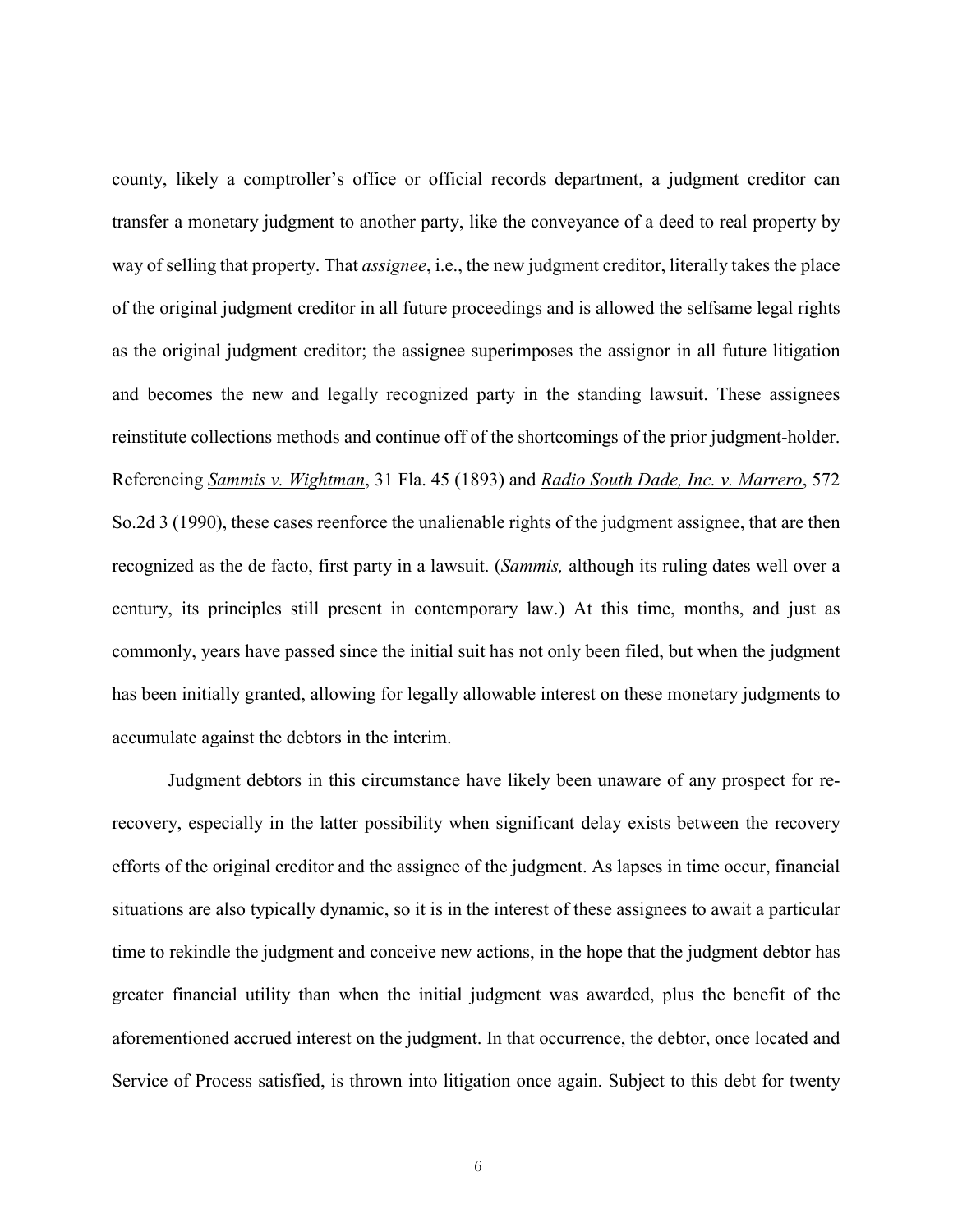years, joined with a practically indeterminate period of time that allotted for execution actions on the judgment, if the judgment debtor fails to afford himself the luxury of retaining an attorney, to facilitate the remittance of funds owed or to assert possible defenses to the pursing assignee, they are then jostled to take the most drastic "out" available, bankruptcy (if the bankruptcy court validates that the debtor merits such relief). Those that are not applicable to such financial absolvement may be subject to recovery tactics like garnishments, property seizures, liens, etcetera. However unfortunate these circumstances are, those recovery methods are not the most radical that exist, for the looming fate of incarceration hangs in the balance of those who fail to satiate the dogged drive of collectors.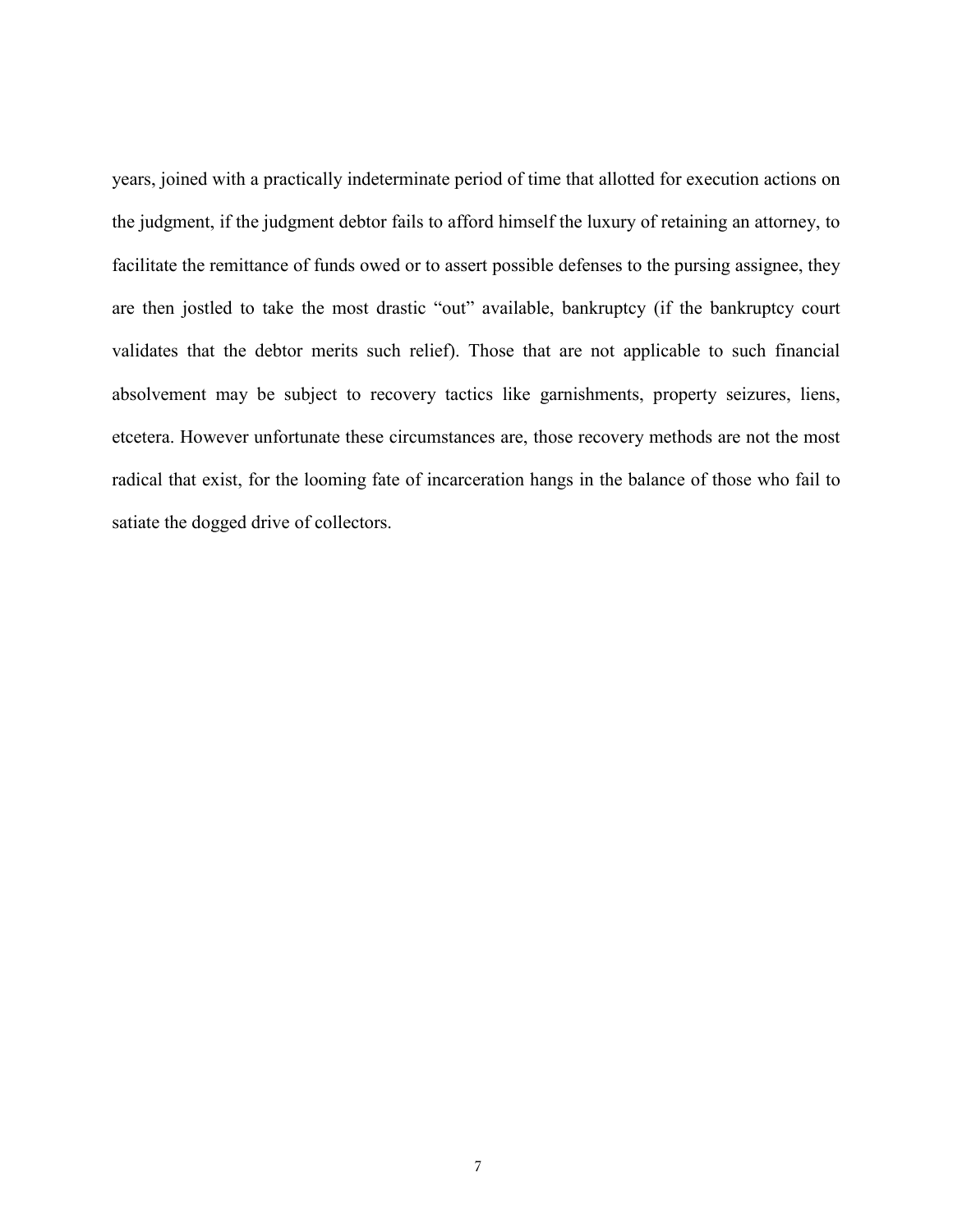# <span id="page-12-0"></span>*II. HISTORICAL NARRATIVE OF THE ANTEBELLUM DEBTORS' PRISON OF ENGLAND AND THE CONVEYANCE OF COMMON LAW TO THE CONTEMPORARY AMERICAN CIVIL LEGAL SYSTEM*

To demonstrate how the "contemporary debtors' prison" has ridden on the coattails of the bygone debtors' prison, it is pertinent to understand the relevance of historical precedent. As America's debtor prisons have evolved from English Common Law and its punitive systems of renumeration, it is significant to mention the underpinnings of such a system of disenfranchisement. Imprisonment for debt is not a historical oddity. It is a profound and lengthy tale that was conceived in the Medieval Period, and its recognition in formal English law in the Industrial Age was also the product of purpose driven aims for mitigating civil grievances. Testimonies of what once was denoted a system of "barbarous indulgence," which became an enabler for unfettering the animalistic capabilities of the human complexion. *See* C. Fane, Esq., *Observations on the Proposed Abolition of Imprisonment for Debt on Mesne Process; Shewing Its Probable Effectsin Disabling Creditorsfrom Forcing Their Debtorsinto Bankruptcy, Trust-deeds, or Compositions.* London: S. Sweet, Law Bookseller and Publisher pg. 16 (1838). As the English author and philanthropist Dr. Samuel Johnson has aptly put:

"Surely, he whose debtor has perished in prison, although he may acquit himself of deliberate murder, must at least have his mind clouded with discontent, when he considers how much another has suffered from him; when he thinks on the wife bewailing her husband, or the children begging the bread which their father would have earned. If there are any made so obdurate by avarice or cruelty as to revolve these consequences without dread or pity, I must leave them to be awakened by some other power; for I write only to human beings." Johnson, Idler No. 38 (January 6, 1759).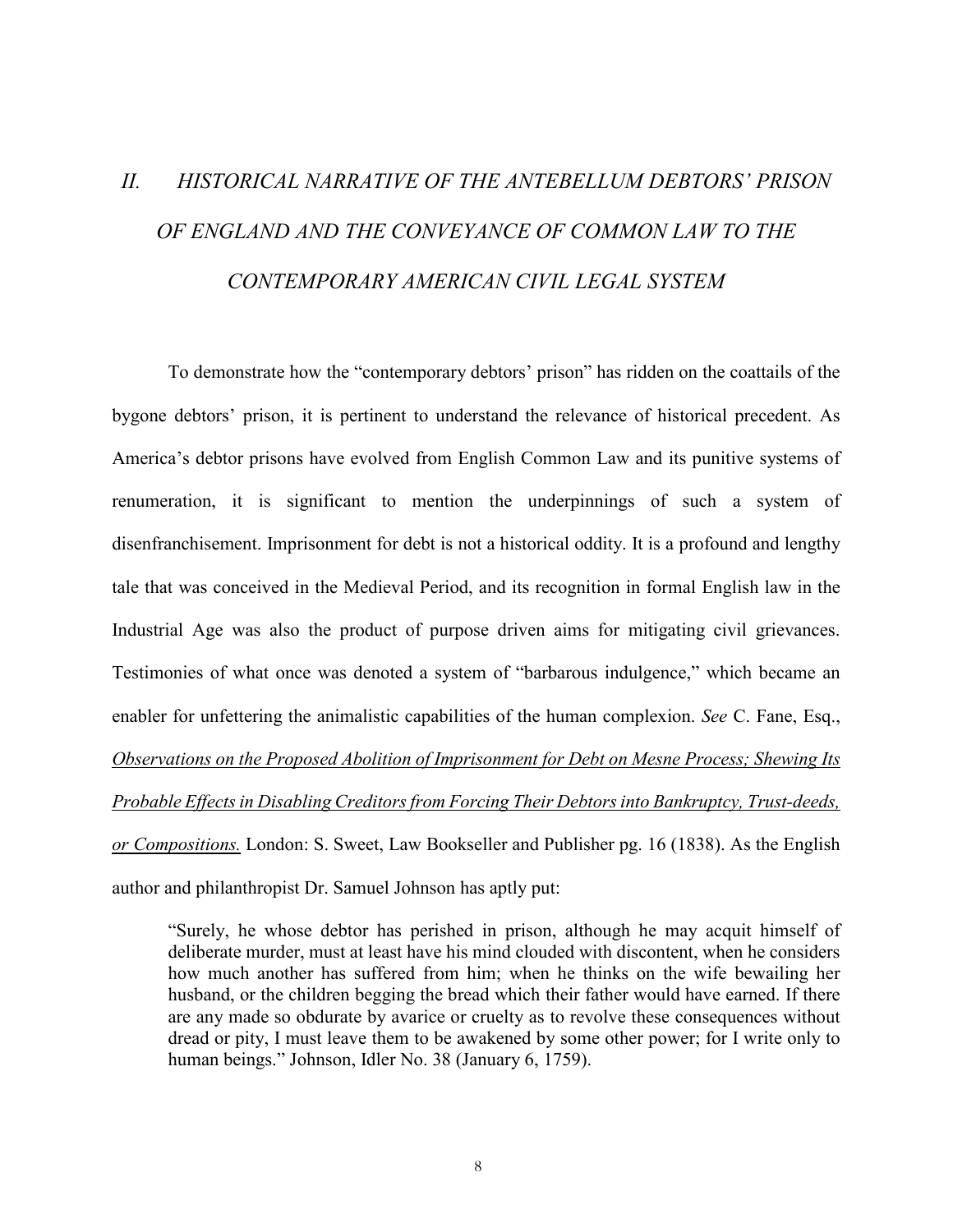For those who fortuitously survived their terms of incarceration, they recollected nothing contrary to that; a life in squalor, where the stench of feces and the decay of human flesh loomed through their dark cells wrought of pitted iron and reinforced with muted colored stone. Their treatment within that institution was that equatable to that of feral animals, where their confiners would induce living terror by way of sheer brutality and starvation. Indigent debtors were regarded by these prison wards as indistinguishable from those imprisoned for "true" crimes, and many of these debtors were forced to commingle with these felonious inmates or even housed in single cells alongside them.

During the eighteen and nineteenth centuries, the population of incarcerated debtors was around ten-thousand per annum and their numbers rose to become more than half the total incarcerated population of England. *See* Stephen Ware, *A 20th Century Debate About Imprisonment for Debt*, 54 Am. J. of Leg. Hist. 351, (July 2014). Social and political attention rose as reformists and philosophers mounted an offensive against this "aberration" by virtue of moral and Christian religious platforms, which appealed to returning decency to an immoral avenue for creditor reconciliation. Promulgating the argument that reinterpreted the stance of debtors' financial weaknesses as an aspect to pity and not to savagely punish, and that the current state-ofaffairs produced the "decadence" of society that agitated the greed from those who benefited from debtors ignoble station, further pushed towards the inescapable recognition that human beings should be treated with due fairness, given the bounds set by their Christian philosophy.

That dogma was directly responsible for the reformists theme that the human *soul* is an item that is *precious—*they reasoned that it was an item of immeasurable value, so that no quantifiable monetary value holds merit to its shackling. On a more secular plane, reformists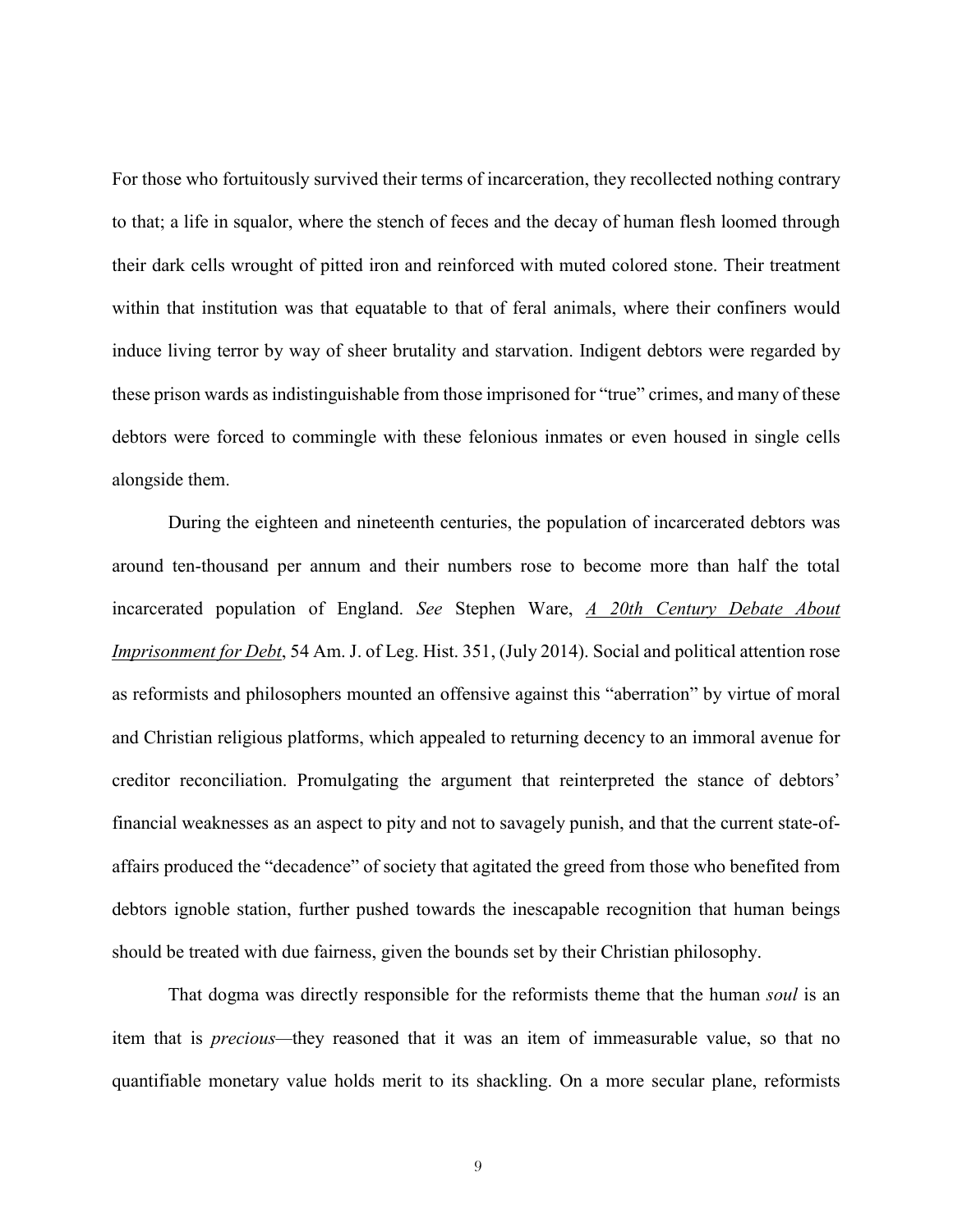further reasoned that incarcerating debtors was just simply poor execution of law and that those incarcerated for debt are the consequence of financial "misfortune" rather than "malfeasance"; under that standing law, both were deemed equally as culpable due to the vague perception of what constituted criminality. Proponents for debtor incarceration reasoned that mishandling the property of others was a form of "notorious conduct," since one party caused a loss to another, and losing another money implies some sort of wrongdoing. *See* Gustav Peebles, *Washing Away the Sins of Debt: The Nineteenth-Century Eradication of the Debtors' Prison*, 55 Comparative Studies in Society and History 701–724 (2013).

The overarching agenda of the reformists was to construct a system that would enable the courts to determine the kind of culpability debtors faced and to practice it with impartiality. Categorizing acts of fraud from "grievous culpability, the grievous from the mitigated culpability, and this last from perfect innocence" allowed for the dividing line between true criminals and simple debtors to be dissected, so that repugnant abuses to the system, like the filing of fraudulent debt claims against innocent parties and sloppy fact-finding in unjustly expedited trials could be curtailed. *See* Beccaria, Cesare, *On Crimes and Punishments and other Writings,* Bellamy, R., ed. Cambridge: Cambridge University Press. [CrossRef,](http://dx.doi.org/10.1017/CBO9780511802485) 90 (1995). Eventually, by the mid-to-late nineteenth century, English law caught-up with popular demands that rightly recognized the injustice so rampantly abhorred by the English citizenry. The Bankruptcy Act of 1869 stood as the true cauterization for the wounds that have bled the literal life and liberty of the populace, stating in section four of its decree that "no person shall, after the commencement of this Act, be arrested or imprisoned for making default in payment of a sum of money," unless "fraudulent" grounds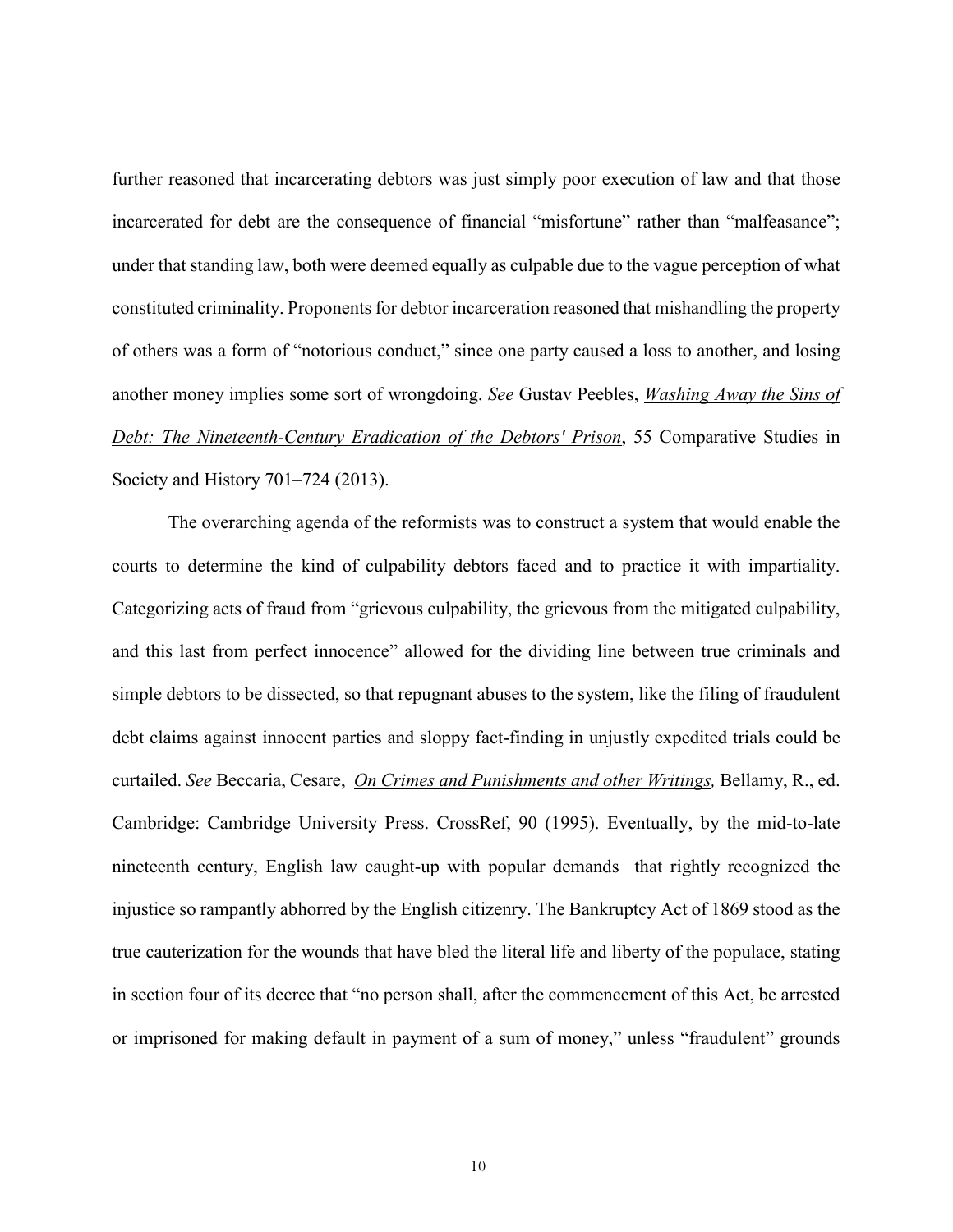exist for nonpayment. *See* WALLACE THODAY*, IMPRISONMENT BY JUSTICES FOR NON PAYMENT OF MONEY*, 5 (1936).

Contemporaneously, across the Atlantic, a budding nation also grappled with the institutional management of debtors. The taint of debtor imprisonment did not halt at the borders of England, as its colonial progeny embraced it as well. The development of debtors' prison in the United States, which relied upon the selfsame objectives and societal strife as our English counterparts, played an intriguing ideological role in the development of American civil law. Federally abolished in the first third of the nineteenth century, debtor relief came more than three decades earlier than in England. *See* House Report, *Abolish imprisonment for debt,* 22nd Congress, 1st Session*,* January 17, 1832. Prior to that enactment, almost all the states failed to legally recognize the civl liberties of the debtor and struggled with determining a humane means for addressing indebtedness. It was by the precedent setting of New York legislators that the first official round of debtor rights were addressed statutorily. The rest of the states followed suit shortly. *See* New York State Legislature*, An act to abolish imprisonment for debt, and to punish fraudulent debtors,* April 26, 1831.

During the active state of the former debtors' prison, Pennsylvania is a state that particularly comes to the fore when discussing collections laws, being that it was affected most by English law largely because of the scope of its economy. Upon becoming a large mercantile hub at around the time of the pre-revolutionary era, during the late seventeenth century, it was no surprise that its development of creditor-debtor law arose as a response to the demands of a booming economy. Merchants and lenders commonly faced delinquent accounts, in commercial and consumer settings, when serving the needs of their community. In response to these unsatisfied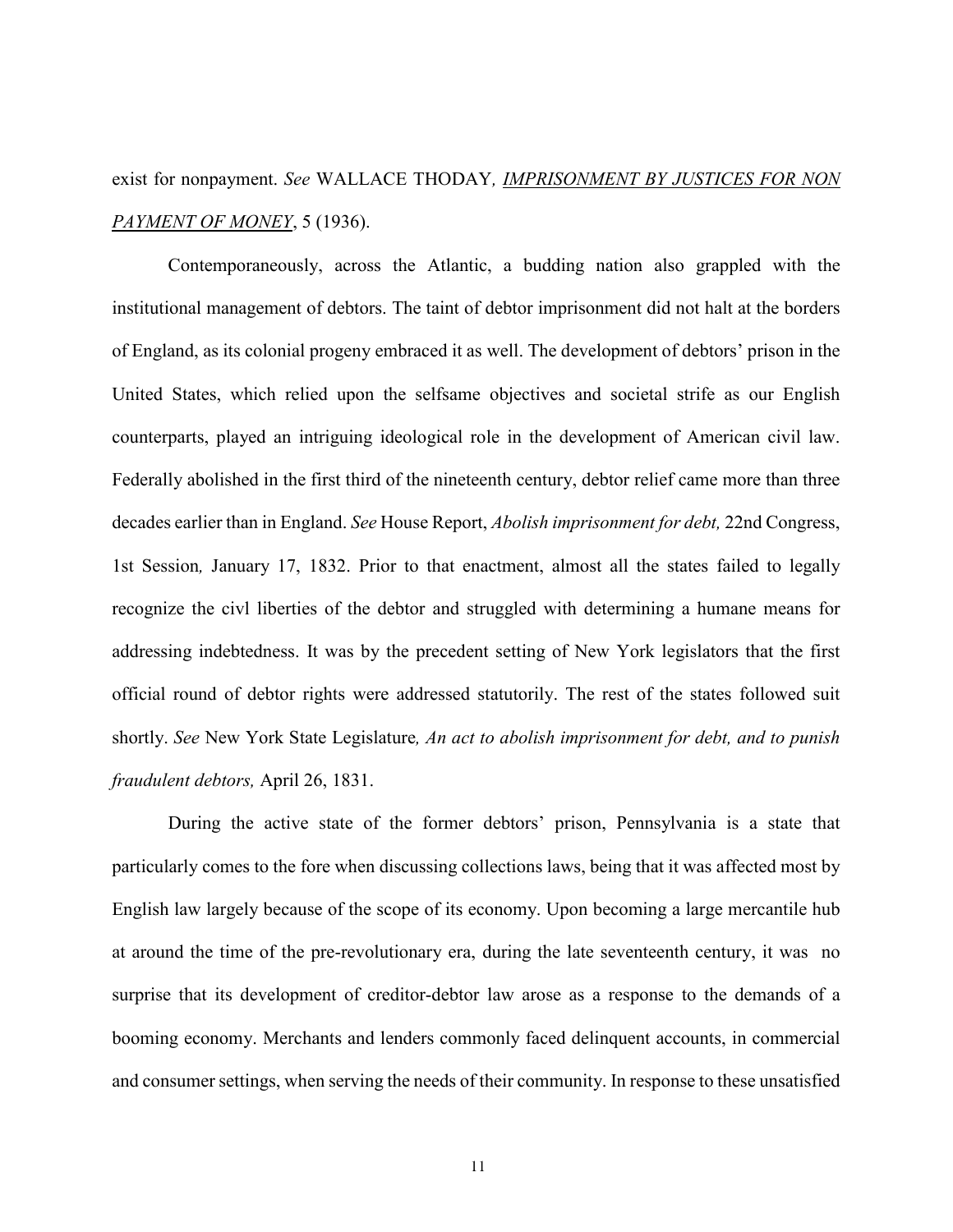and disgruntled creditors, Pennsylvania's general assembly enacted statutes to coerce debtors into compliance and to determine terms of incarceration for debt, which later proved to be an inspiration for the other American colonies seeking the redress of civil financial wrongs. Yet, even with these early collections laws during pre-independence, Pennsylvania recognized that it was impractical to perpetually detain debtors since they would foster little to no utility while incarcerated. Therefore, to address the overarching aim of actually recompensing the creditor, Pennsylvania law provided the debtor the opportunity to free himself, so that he may be released unto society under a contract for indentured servitude. (Shaiman, S. Laurence, *The History of Imprisonment for Debt and Insolvency Laws in Pennsylvania as They Evolved from the Common Law*, 4 The American Journal of Legal History, 207-212 (1960.) This act of freeing the debtor, for the sake of debt restitution, could be considered the forerunner of the "purge" in contemporary courts.

The ability to purge oneself, in the context of the civil judicial rules of procedure, is to free oneself of judicial contempt, by legally exonerating the contemnor, the one who acted contumaciously (willfully and wantonly disobedient), from the consequences of one's actions. An Order for Contempt is levied against an individual who fails to abide by the mandates of the court. *See* 38.28, Fla. Stat. (2018)*.* This is based on the redeeming act that the contemnor demonstrates, specifically by taking an apologetic character for one's disobedience and providing rectification of the issue at contention in the contempt order. (*See* Fla. Fam. Law R. Proc. 12.615(e) (2019), which demonstrates a general nature of the ability to purge.) The purge is the figurative key to the aforementioned contemnor's cell, as it is one of the final legal remedies available for those who are subject to a civil contempt charge.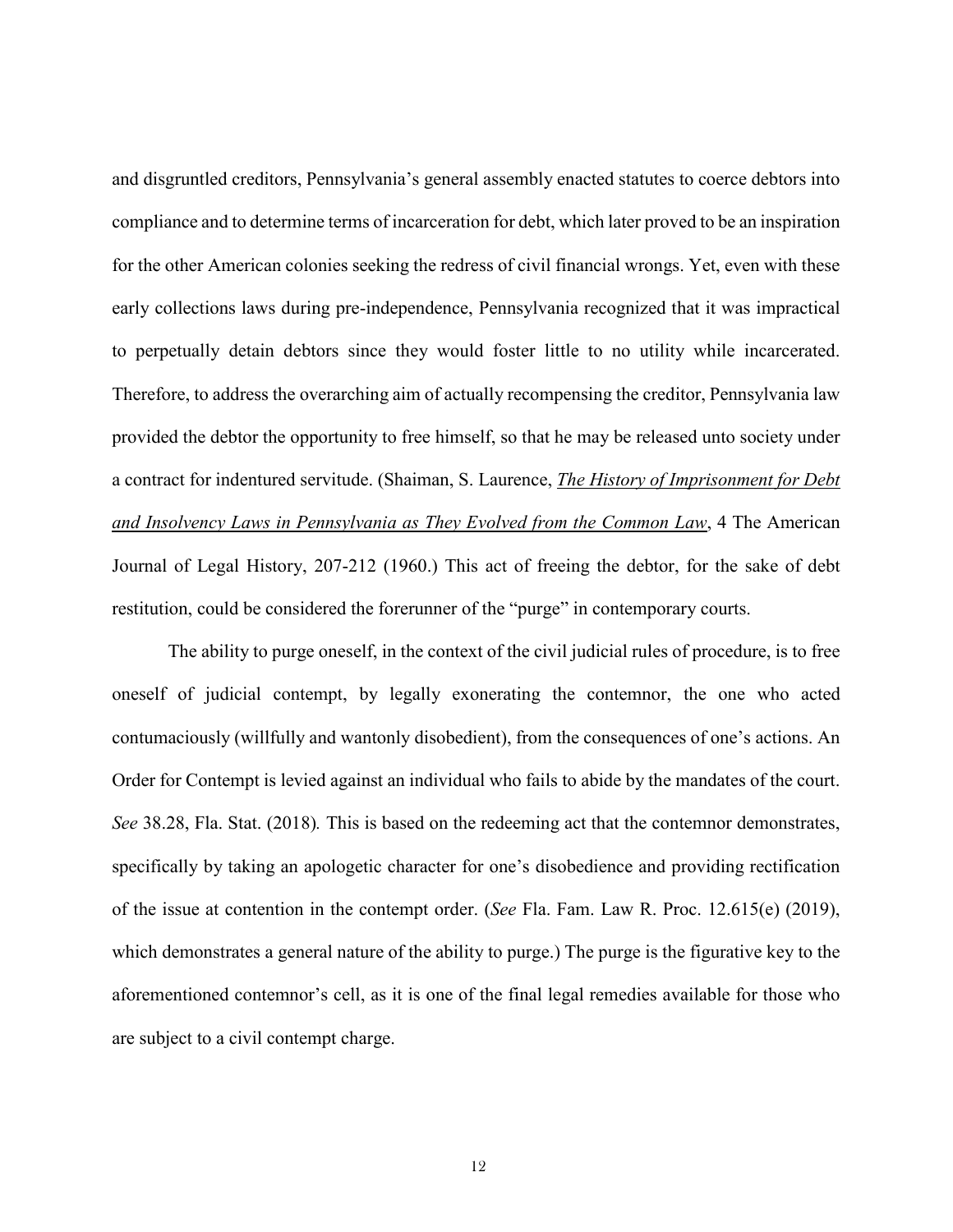The action of purge is in essence an aside from the order of contempt. The purge is not applicable for those without the antecedent, the actual contempt order, granted by the presiding judge in a trial. Like many of the foundational laws that have been derived from the English, the American legal system also adopted the Contempt of Court from Common Law's procedural rules. That allowed for a sort of fluidity which enabled the flow of the substantive laws to be ingrained within the court system by way of procedural facilitators, hence, procedural and substantive law go hand-in-hand. Procedural law, roughly defined as concerns "the means and method to apply and enforce those duties and rights,"; it is a resultant that is allowed by the myriad of vested rights determined by the "Due Process" clause of the Fifth Amendment, and applied to the states by the Fourteenth Amendment. *See Hall v. State*, 823 So. 2d 757 (Fla. 2002)(definition), U.S. Const. amend. V (Due Processes scope) and U.S. Const. amend. XIV (applicability to the State).

Inversely, substantive law is defined by the Florida Supreme Court as the "part of the law which creates, defines, and regulates rights, or that part of the law which courts are established to administer." *See Haven Fed. Sav. & Loan Ass'n v. Kirian*, 579 So. 2d 730 (Fla. 1991). Given those definitions, the Order for Contempt lies clearly within the procedural influence of the law. One might question the merits of discussing the relevance of procedural law and its relation to the history of the Contempt of Court Order. It is a tool that has been wielded as a means to obtain a particular aim in the realm of all aspects of law—to induce compliance and mitigate the prospect of disorder. Substantive law does not regulate the system itself, it merely establishes the boundaries of law. The contempt enables the furtherance of law because it exists as a mechanism to provide a means for the application of law within the court system itself, as previously mentioned. It can be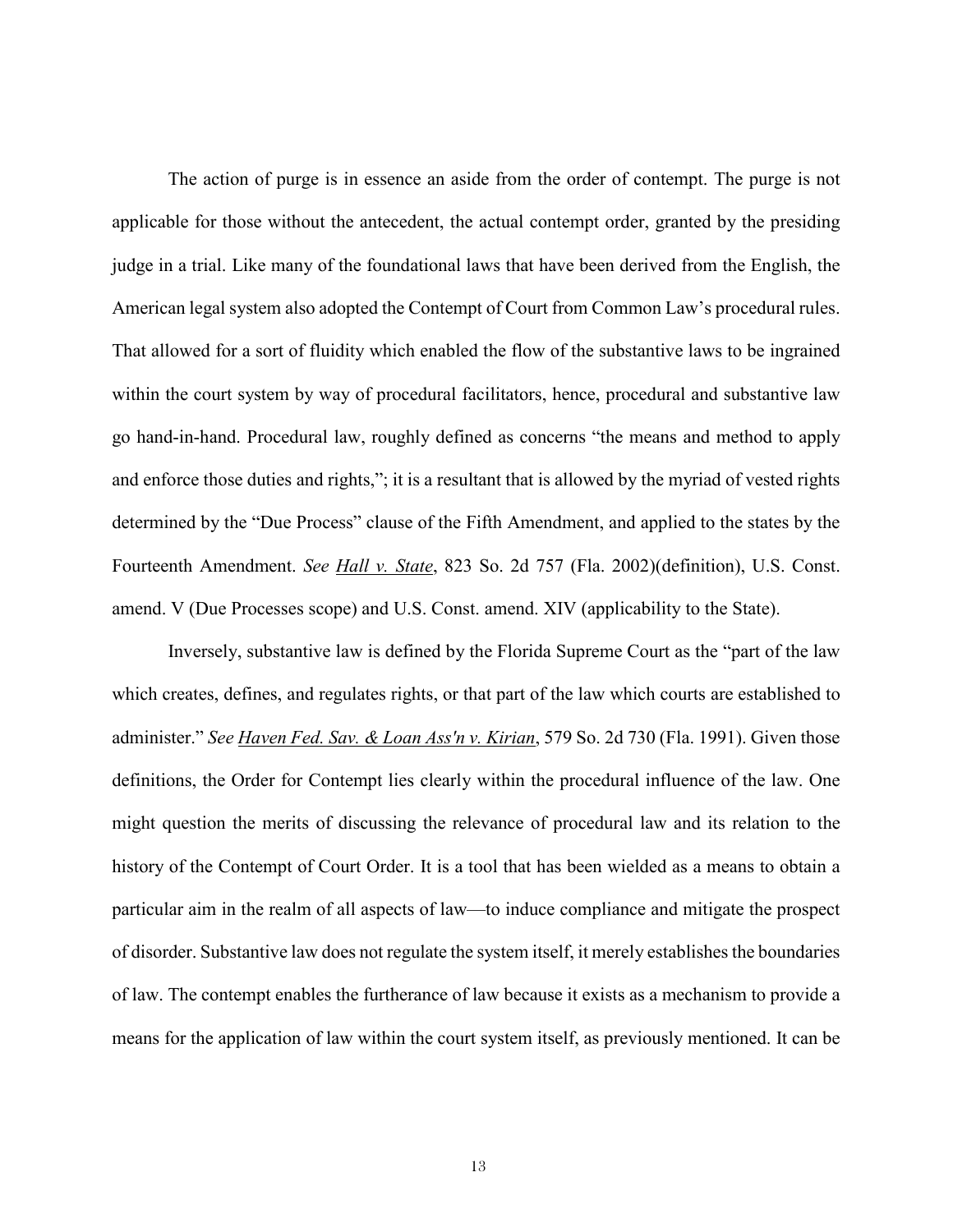viewed analogous to theory of a particular branch of study (substantive law) and that of the actual practice of that study (procedural law).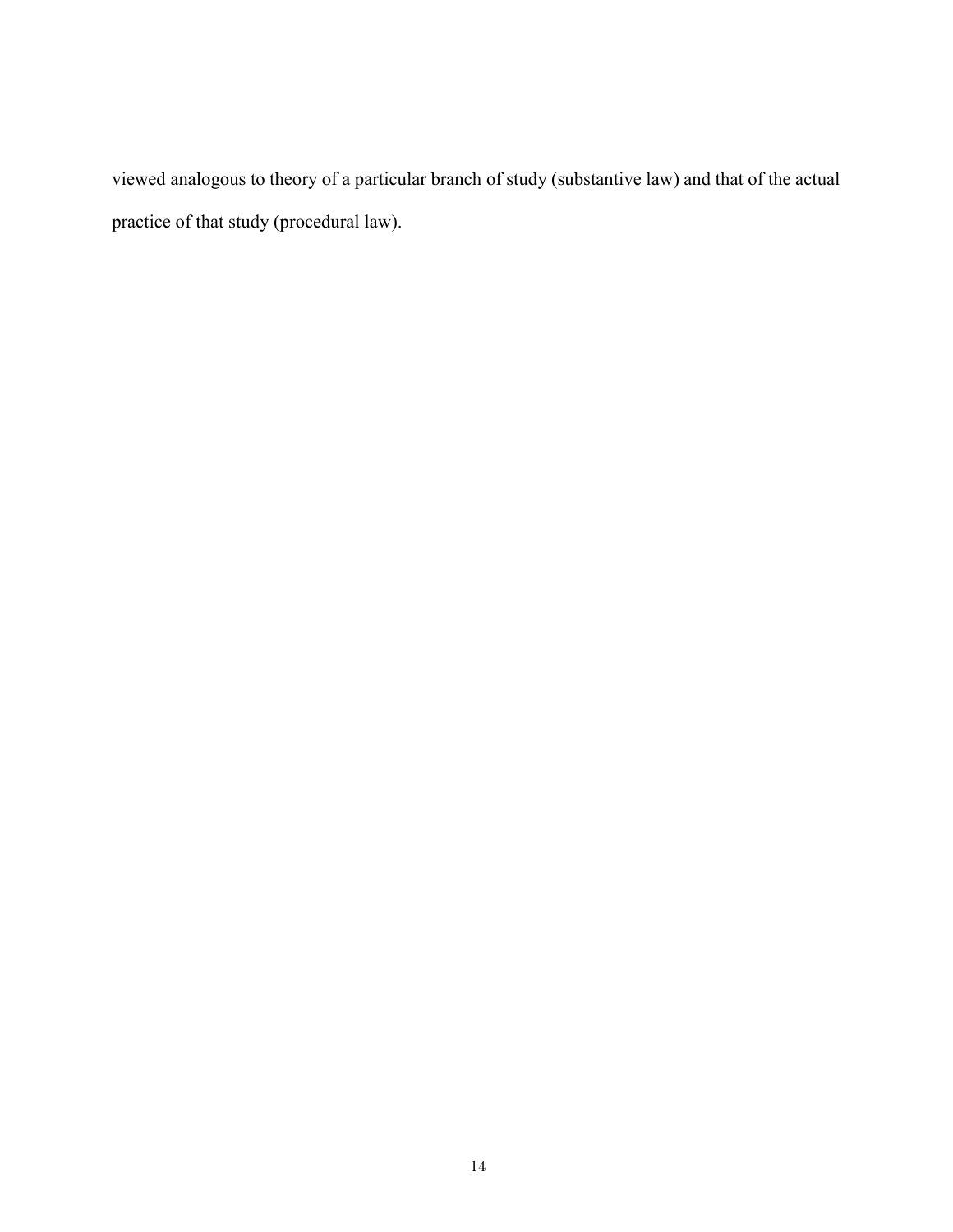# <span id="page-19-0"></span>*III. THE JUXTAPOSITION OF CONTEMPORARY CIVIL RENUMERATION AND CRIMINAL PUNISHMENT IN THE AMERICAN LEGAL SYSTEM AND THEIR DICHOTOMOUS OBJECTIVES*

It is widely recognized within the field of law that the aims of civil and criminal courts are perpendicular to one another. Civil courts overarching aim is the pursuit of financial reconciliation to the party who faced a wrongdoing, to return them to a station as similar as possible prior to the occurrence of the wrongdoing. Criminal courts historically have imposed a retributivist agenda, i.e., the criminal courts seek redress for committed wrongs not by compensation (civil agenda), but by means of institutional retribution, since retribution appeals to the most innate satisfactions of man's character—redemption via the eye-for-an-eye or violence begets violence approach. *See* Bronsteen, J., Buccafusco, C., & Masur, J., *Happiness and Punishment*, 76 *U. Chi. L. Rev.* 1071 (2009). In the context of collections law, the dichotomous agendas of both civil and criminal courts are not clearly defined.

In a civil case, if the wronged party merited a certain amount of justice, the courts would valuate the harm and quantify it in dollars. In a criminal case, the courts would value the harm by the wrongdoer and quantify justice in respect to a period of time that the wrongdoer must endure incarceration. These are broad generalities, but they are essentially representative of what these systems stand for in our society. So, why is it that if a debtor, in our modern society, fails to satisfy a judgment would face incarceration? Is it not counterintuitive given the basic foundations of what these systems are hinged upon? Of course, a reasonable person would argue that to ensure justice, concessions must be made for an equitable solution. For instance, one might argue that the only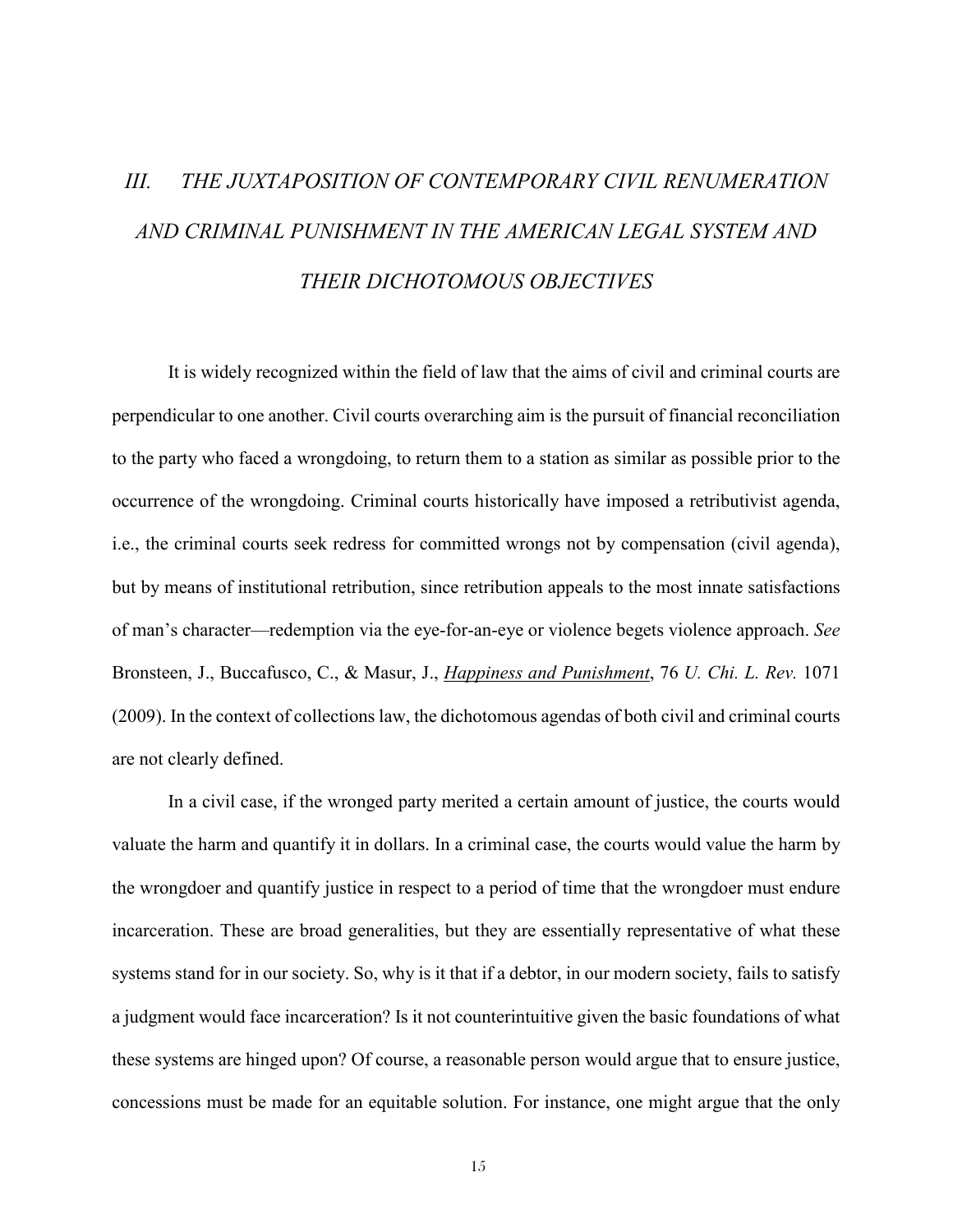way to coerce disobedient debtors would be through a contempt order, accompanied with the impending possibility of incarceration if they fail to abide by that order. Additionally, one might also propose that without the contempt order, there would exist little inducement for debtors to rectify their debts. At the heart of this issue, why legitimize compromises in civil liberties—the unalienable right to be free from incarceration for debt—for the sake of procedural compliance? One need not compromise in this limited circumstance in post-judgment recovery.

Since the abolishment of the debtors' prisons, American law has plainly stated, via a variety of sources and authorities, that no individual shall be subject to incarceration for debt. (*See* above, Roman numeral number two of this analysis for particular references in history.) Although the procedural mechanism, like the contempt of court, exists to further justice for one party, it is at the ineludable expense of another's liberty. There is no incarceration that is appropriate in the circumstance of collections, regardless of the delay in satisfaction that the creditor might potentially face. Incarceration should be reserved for criminal punishments, for those who are true lawbreakers, not those who are indebted and subject to the contempt of court. In any issue unrelated to the satisfaction of a judgment, arguments could be made for civil incarceration because they do not have the issue of indebtedness and the aspect of imprisonment joined with one another.

Philosophically speaking, one may reason that because the judgment is the official acknowledgment of a debt, any litigation prior to the (final) judgment is simply a matter at issue and any debt existing prior to the judgment is not a legally recognized debt, ergo there can be no legal punishment for failing to satisfy. Therefore, if a contempt charge was issued and pursued, for say failure to produce requested documentation pre-judgment, then civil liberties would not be infringed since the consequences of the contempt are not based on an officially recognized debt,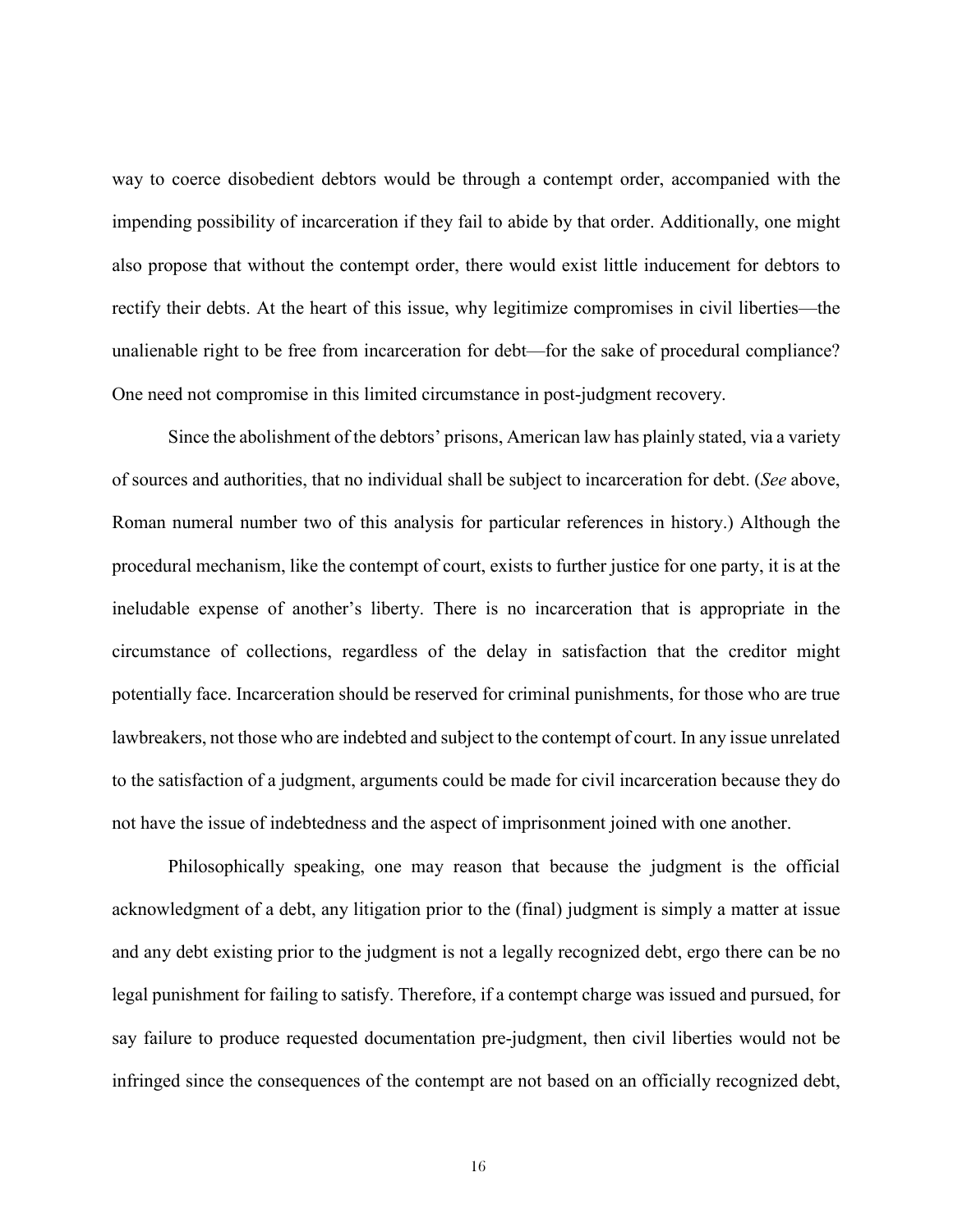but rather an avenue for attaining compliance from the party subject to the contempt. On the other hand, if a (final) money judgment is rendered and the contempt is pursued, with the inevitable consequence for incarceration following, the debtor would be imprisoned under a breach of his civil liberties since that is an actual debt, subject to actual legal consequences. A debt without a judgment would be a debt with no legal means for recovery, with exception to contacting the debtor via telephonic or written means—dunning (demand) letters.

Moreover, dissatisfaction for the incarceration for debts has been hotly debated in the areas of family and criminal law. These cases, like those relating to failures in not paying child support monies, or repaying the courts for criminal fines and costs, are separate issues that are are related, but not directly within the scope of this analysis. *See Andrews v. Walton*, 428 So. 2d 663 (1983) (incarceration for willful nonpayment of child support) and *Bearden v. Ga.*, 461 U.S. 660 (1983) (criminal court incarceration for failure to pay fine or fee). It can be reasoned that children, when the financial supporter fails to remit monetary support, will face undue hardship; children's wellbeing supersedes any interests relative to the supporter's since solely the children's "best interest" is considered in court's determinations of law. *See Fla. Dep't of Children & Families v. X.X.G.*, 45 So. 3d 79 (Fla. Dist. Ct. App. 2010) (best interest determination wielded throughout all matters that involve a child).

When discussing situations like *Bearden,* one must consider that the debt at issue, i.e., the fines or fees imposed by the courts, are sourced from criminal wrongdoing. Unlike the civil counterpart discussed, the (wanton) criminal wrongdoer is not a party that faced unintended misfortune. They are individuals who breached a tacitly ingrained covenant, by virtue of their membership in their community, to remain free from illicit action. By breaching that implied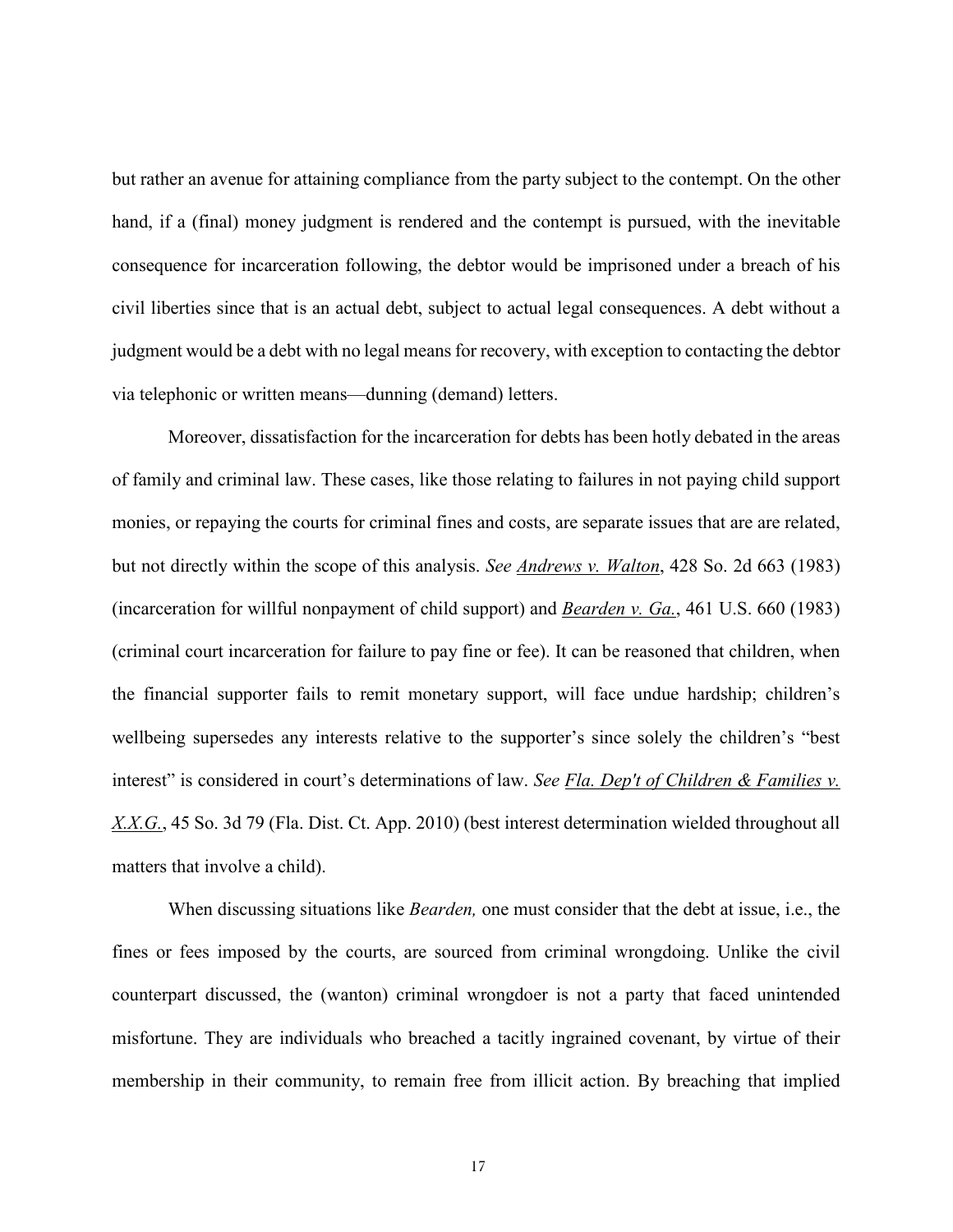covenant, the wrongdoer has degraded the social utility of that community and hence done a wrong to all members, since the conduct of one reflects upon the integrity of many. This criminal also harms that community's economic utility, because the members are forced to pay the costs of the trial.

It is thus not unreasonable to impose a bi-layered approach to punishment in this circumstance—to incarcerate the criminal to mitigate further societal harm and to require restitution for the harm caused to the community. In other words, it is expected, given retributivism's ideals, that if an individual is a purveyor of harm to others, they are required to recompense in every manner available, to make the punishment suitable for the crime. For the civil wrongdoer, when juxtaposed with the previous criminal wrongdoer, punishing the debtor via imprisonment, along the concepts of retributivism, is an excessive punishment that does not fit the harm done to society. Even if a civil claim has criminal underpinnings, like the platitudinal circumstance of the civil trial of Orenthal James Simpson, the criminal courts exist to exert institutional punishment, not the civil legal system—it must be seen as an instance worthy of bifurcating both its criminal and civil natures. *See Goldman v. Simpson*, 72 Cal. Rptr. 3d 729, 731, (Cal. App. 2d Dist. 2008).

Although the incarceration issues of domestic relations and criminal court are related to the focus of "pure" civil incarceration, they are not directly appropriate to the philosophies proposed. These circumstances have contingent elements, children for family law and society for criminal law, that are supreme to the inequities that the wrongdoer faces. In terms of valuation, by way of utilitarian ideals, the collective's wellbeing is placed higher than the wellbeing of the individual.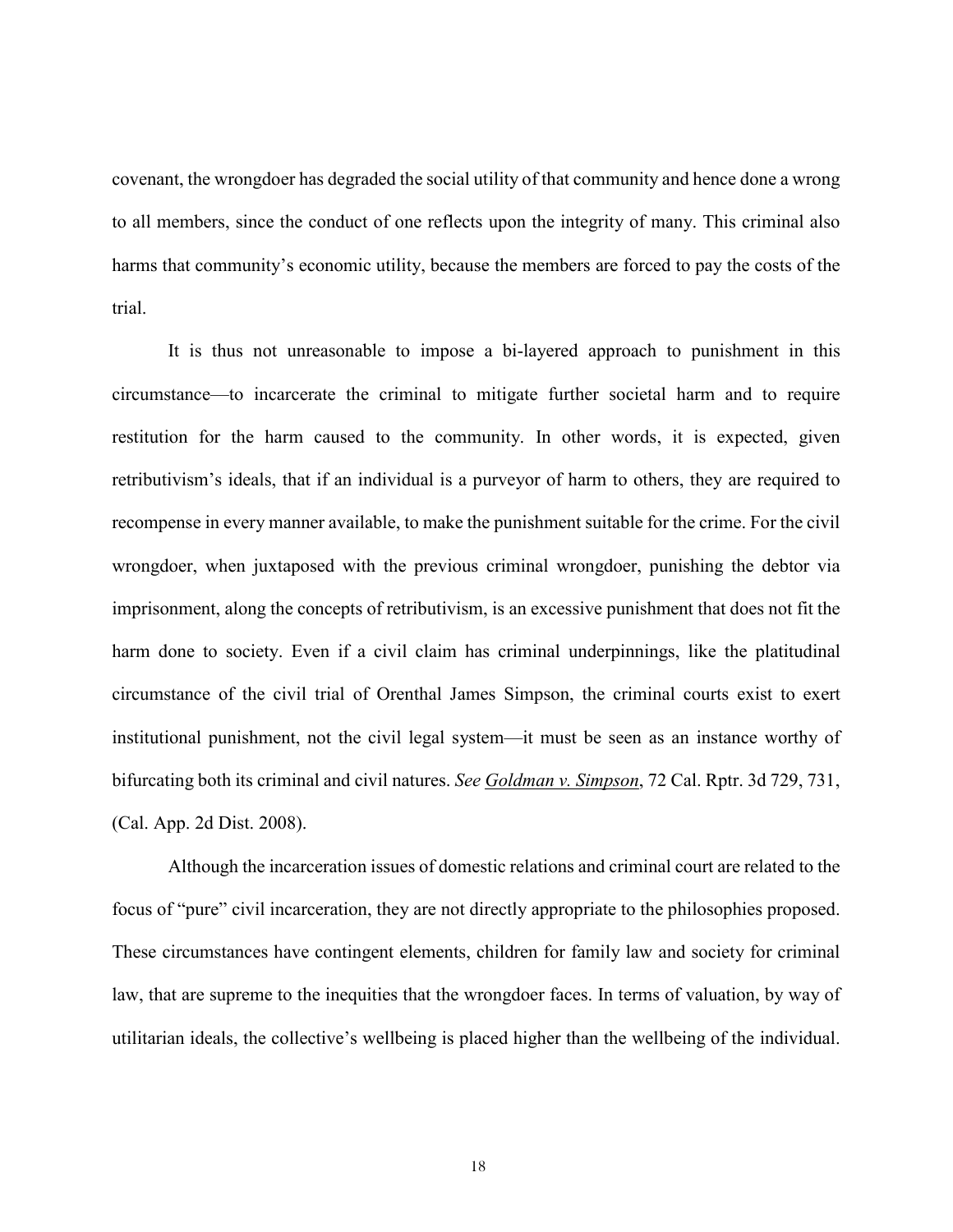The civil, post-judgment circumstance discussed varies from the former because its has no truly justifiable basis aside from instilling inequitable harm to the civil unfortunate.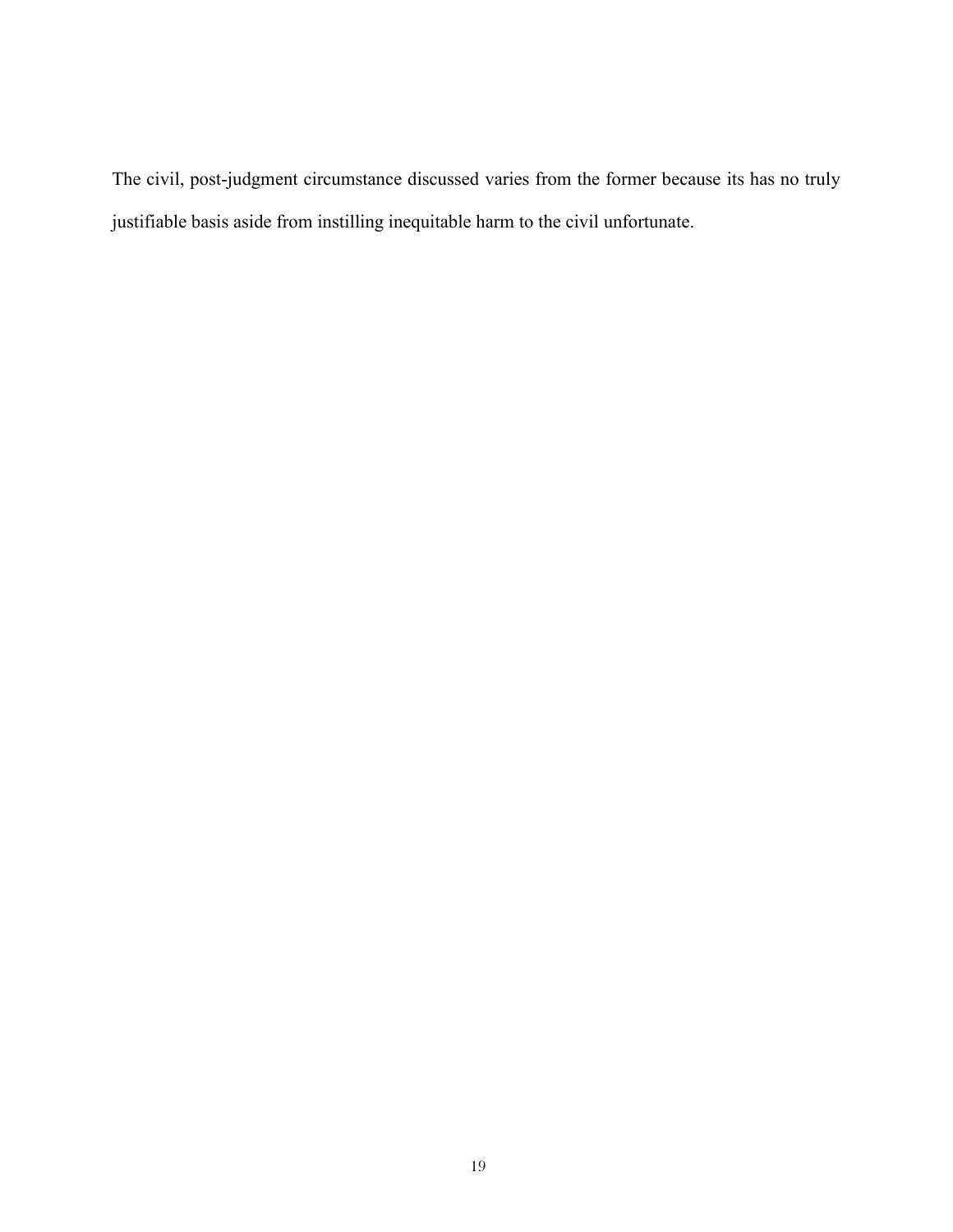### *SUMMATION*

<span id="page-24-0"></span>The lack of repaying debts and its relation to civil imprisonment is a matter of a rather questionable nature. It has been widely accepted that no one individual or entity has a legal obligation to repay their debts, strictly a moral or ethical obligation. But, by allowing pathways to imprisonment, post-judgment, the civil system undermines itself, as the objectives of the criminal courts are melded into the objectives of our civil courts. Unless a circumstance of fraud is found, whether a debtor is insolvent, legally ignorant, or willfully disobedient in post-judgment proceedings, the principles of freedom should be maintained over the desires of the civilly vengeful. Debtors are not criminals, and because they are not criminals, they do not deserve the possibility of imprisonment, as it is an aspect reserved to those who are contraveners of the law.

Imprisonment is not the only means for inducement. There exists many avenues for creditors to obtain the records (or a debtor's compliance) by more passive and humane methodologies, like requesting the production of evidence from alternative sources, invoking bankruptcy or using one of the varied execution actions available rather than strictly pursuing the debtor to exhaustion. Levying imprisonment in civil post-judgment proceedings is not only against the plainly written laws of our country, but it is a feeble and primitive method to resolve an issue that has been reformed and debated to exhaustion within a timespan of over three centuries. As a modern society, after this plentitude of time and continuously elevated legal philosophies are still incapable of comprehending the fundamental principles that are vested within every one of us, then little hope will exist for change in the realm of collections law. Shall the efforts of our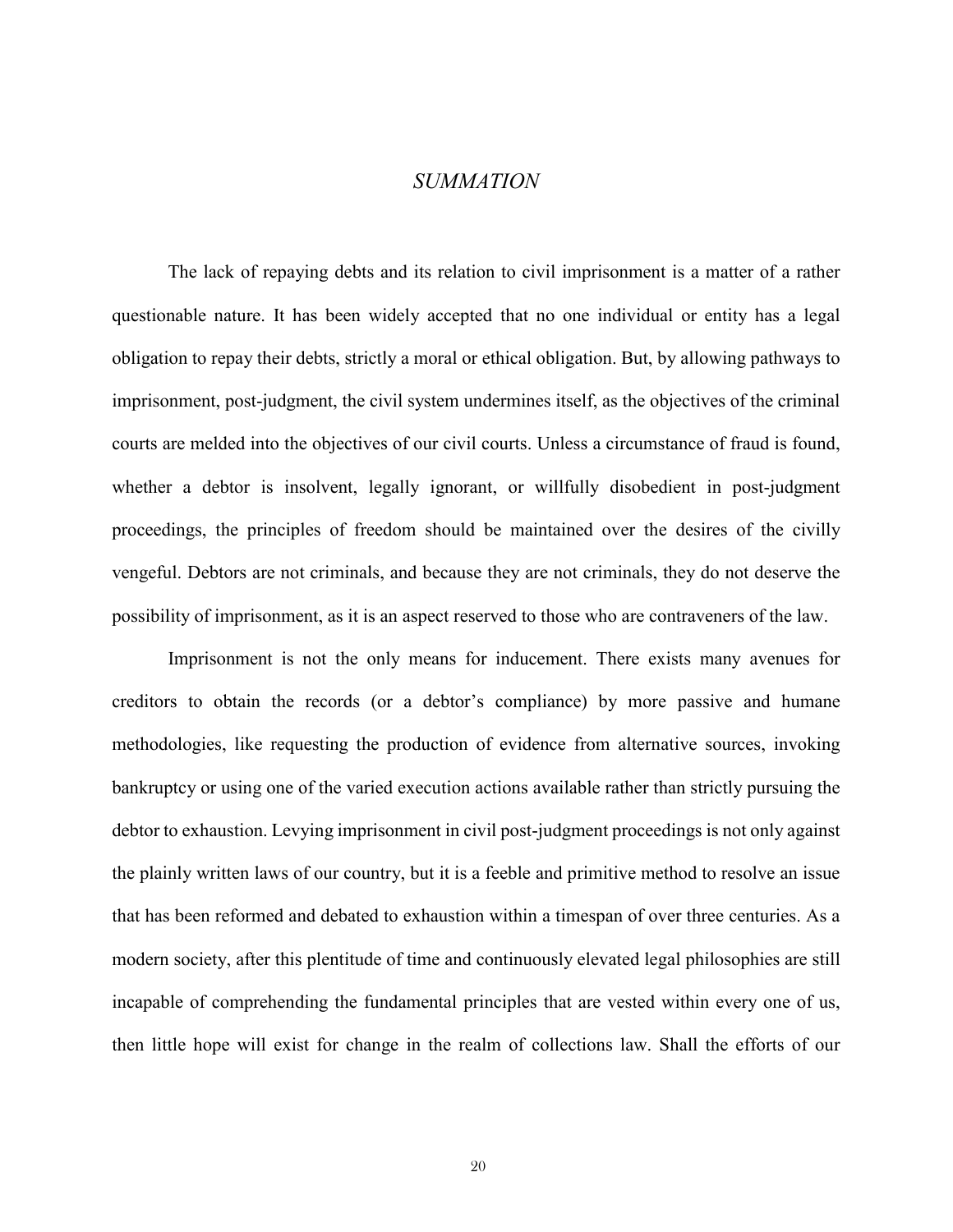forefathers be in vain? Shall personal financial gain be placed above the collective's civil liberties? Shall we further the interpretation of law in favor of those who seek to oppress?

I think not…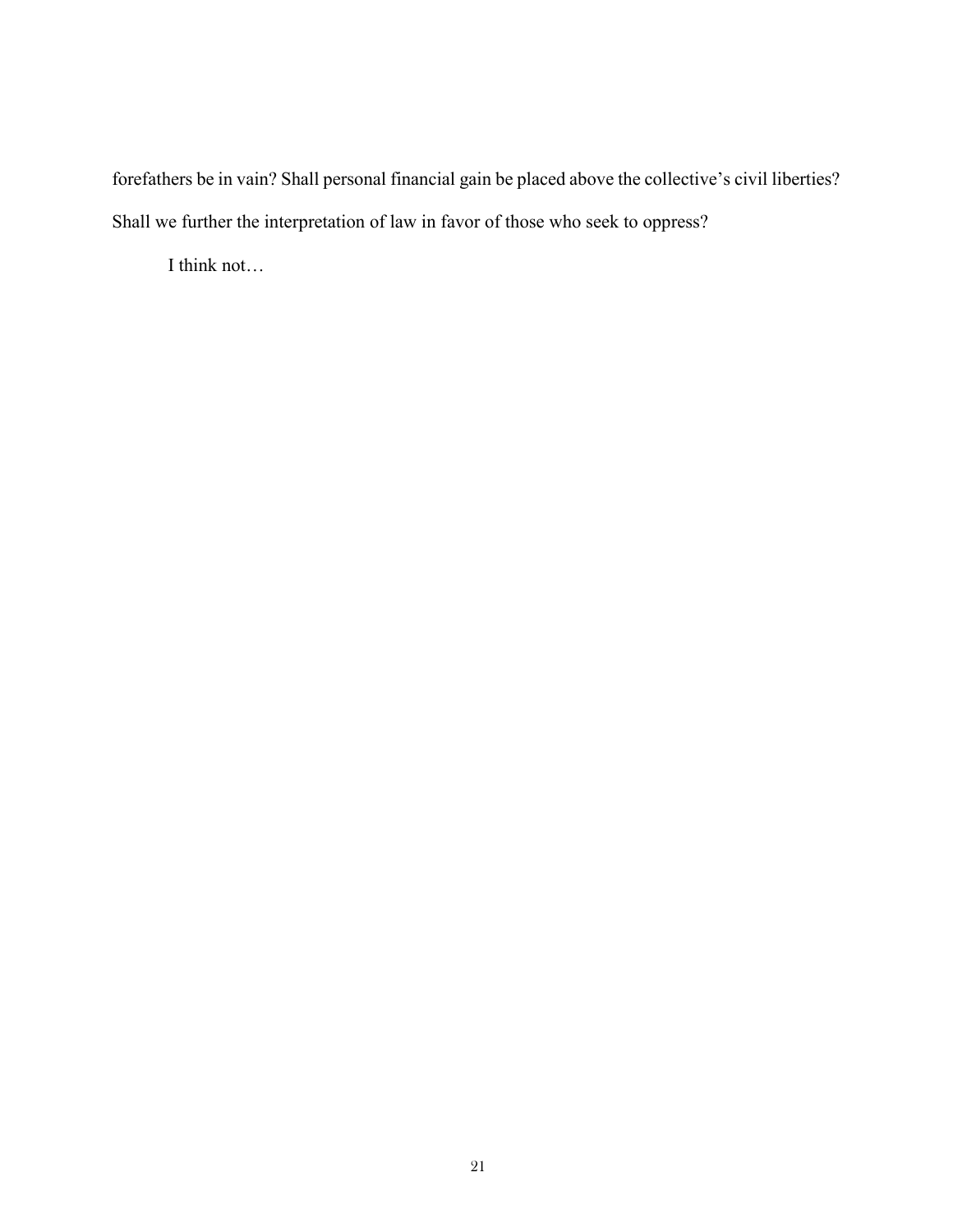## *SUMMARY OF REFERENCES*

<span id="page-26-0"></span>*I. 701.04(2), Fla. Stat. (2018)* 

*II.* Bradley D. Riel and Paul T. Meiklejohn*, A Correlation Between the State of the US Economy and Patent Litigation Activity § 95-97 (2010)*

*III. Richard H.W. Maloy and Cynthia Lynne, The Life of a Money Judgment in Florida is Limited—For Only Some Purposes, 79 The Fla. L. J., 20 (2005)*

*IV. Sammis v. Wightman*, 31 Fla. 45 (1893)

*V. Radio South Dade, Inc. v. Marrero*, 572 So.2d 3 (1990)

*VI*. C. Fane, Esq., *Observations on the Proposed Abolition of Imprisonment for Debt on Mesne Process; Shewing Its Probable Effects in Disabling Creditors from Forcing Their Debtors into Bankruptcy, Trust-deeds, or Compositions.* London: S. Sweet, Law Bookseller and Publisher pg. 16 (1838)

*VII. Stephen Ware, A 20th Century Debate About Imprisonment for Debt, 54 Am. J. of Leg. Hist. 351, (July 2014)*

*VIII.* Gustav Peebles, *Washing Away the Sins of Debt: The Nineteenth-Century Eradication of the Debtors' Prison*, 55 Comparative Studies in Society and History 701–724 (2013)

*IX.* Beccaria, Cesare, *On Crimes and Punishments and other Writings,* Bellamy, R., ed. Cambridge: Cambridge University Press. [CrossRef,](http://dx.doi.org/10.1017/CBO9780511802485) 90 (1995)

*X. WALLACE THODAY, IMPRISONMENT BY JUSTICES FOR NON PAYMENT OF MONEY, 5 (1936)*

*XI. House Report, Abolish imprisonment for debt, 22nd Congress, 1st Session, January 17, 1832*

*XII.* New York State Legislature*, An act to abolish imprisonment for debt, and to punish fraudulent debtors,* April 26, 1831

*XIII. Shaiman, S. Laurence, The History of Imprisonment for Debt and Insolvency Laws in Pennsylvania as They Evolved from the Common Law,* 4 The American Journal of Legal History*, 207-212 (1960), JSTOR, [www.jstor.org/stable/844050](http://www.jstor.org/stable/844050)*

*XIV.* 38.28, Fla. Stat. (2018)